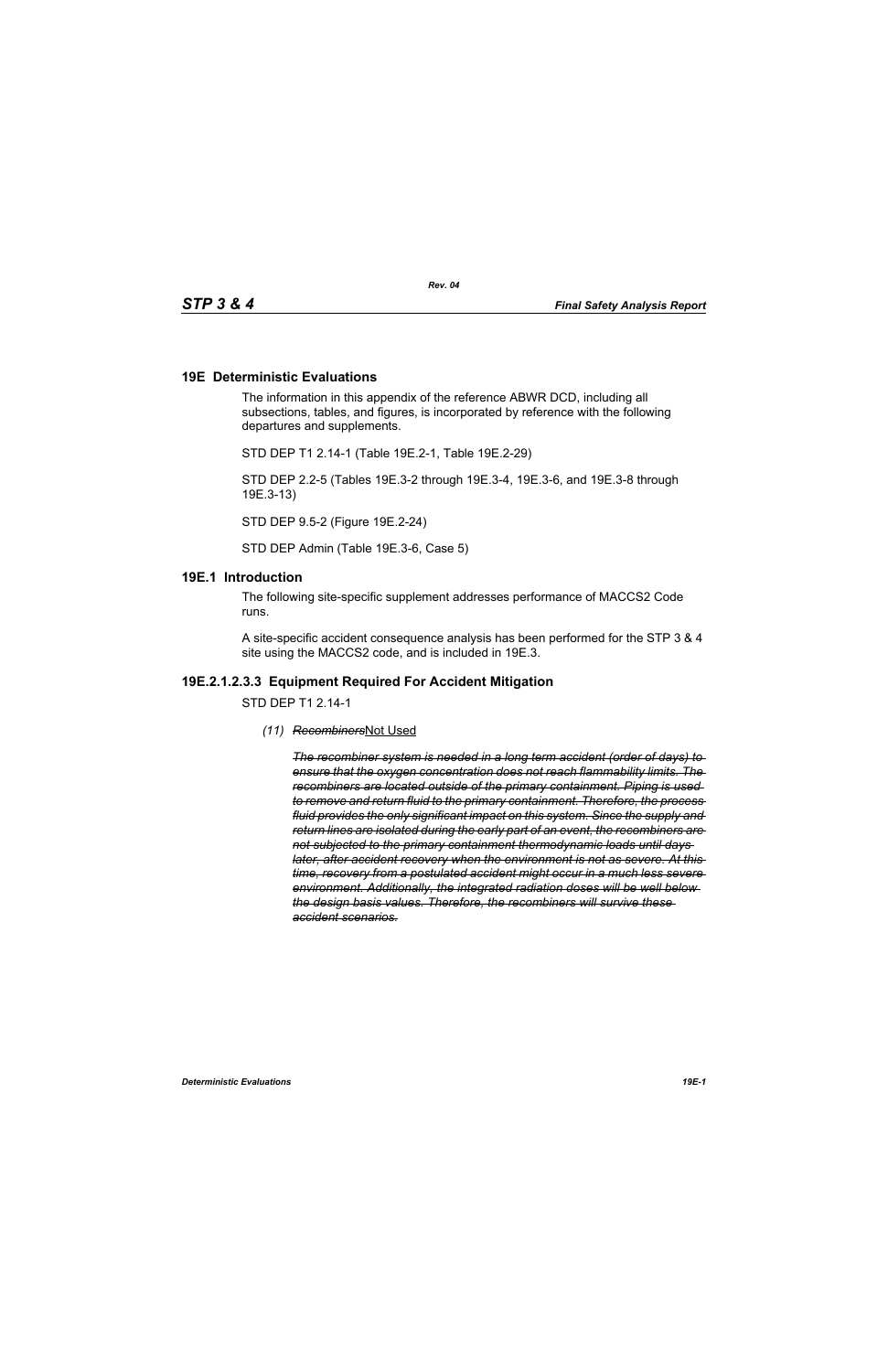|                             |               |      |    | Pathway             |                    |                  |
|-----------------------------|---------------|------|----|---------------------|--------------------|------------------|
|                             |               |      |    |                     |                    | <b>Basis For</b> |
|                             |               |      |    |                     |                    | <b>Exclusion</b> |
|                             | <b>Number</b> |      |    | Size (mm)           | <b>Isolation</b>   | (See             |
| <b>Description</b>          | of Lines      | From | Τo | $(1 in. = 25.4 mm)$ | <b>Valves</b>      | Notes)           |
| <b>Flammability Control</b> |               | DW   | RB | 100                 | <del>(AO,MO,</del> |                  |

# **Table 19E.2-1 Potential Suppression Pool Bypass (Continued)**

#### **Table 19E.2-29 Equipment and Instrumentation Required to Survive Severe Accident Scenarios**

| <b>Equipment and</b> | 10CFR50.34(f) | <b>In-Vessel Severe</b> | <b>Ex-Vessel Severe</b> |
|----------------------|---------------|-------------------------|-------------------------|
| Instrumentation      |               | <b>Accident</b>         | <b>Accident</b>         |
| Recombiners          | ÷             | ÷                       | ÷                       |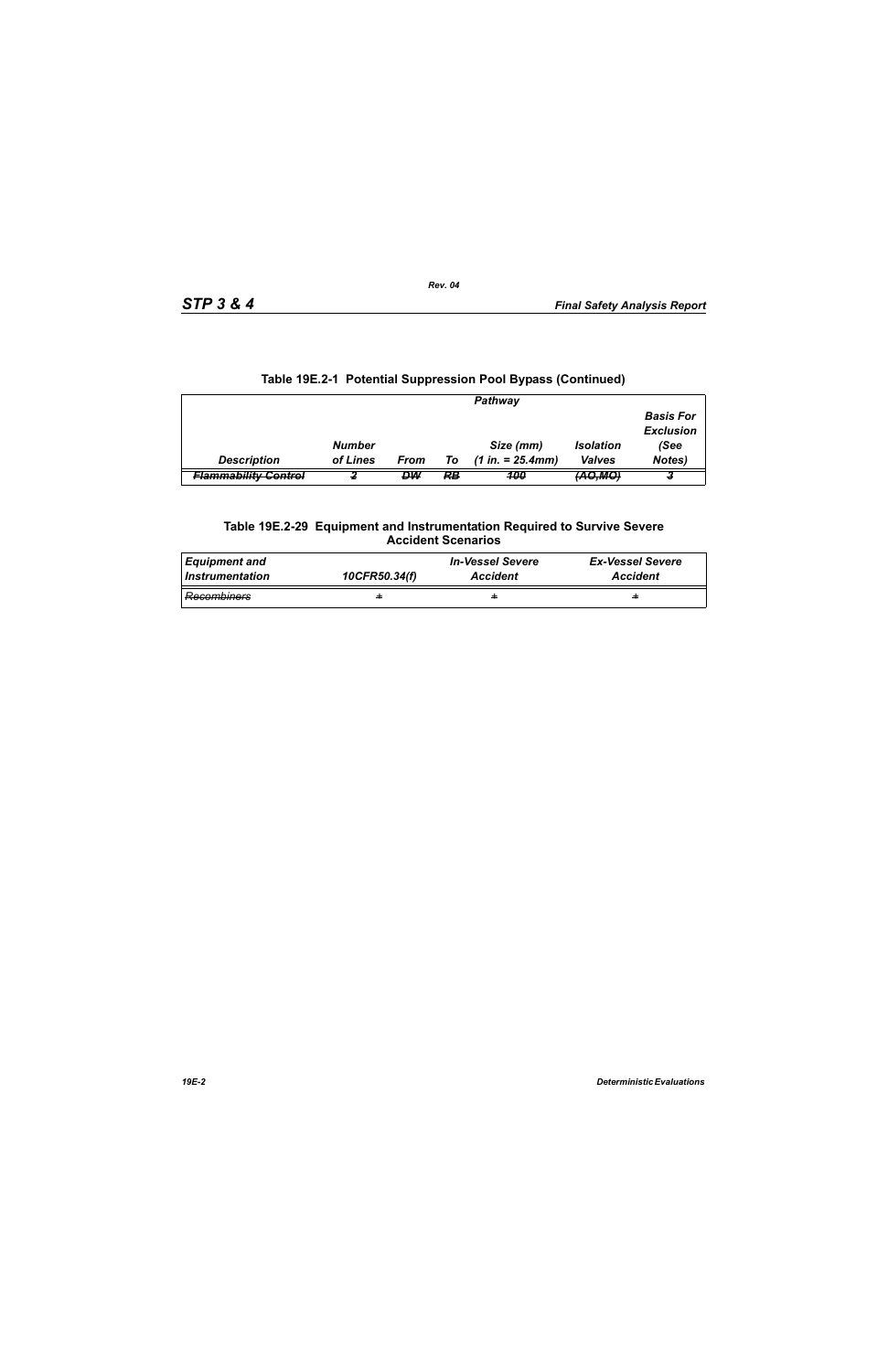# **19E.2.8.2.1 Introduction**

STD DEP 9.5-2

*The flooder system is comprised of ten piping lines. Each line originates in one of the ten vertical pipes which are part of the drywell to wetwell connecting vent system. The vents are arranged symmetrically around the perimeter of the lower drywell. The flow through each flooder line will be initiated by melting a fusible plug at the line exit (lower drywell side). Since 10.2-cm (4-inch) diameter fusible disks may be commercially available, the flooder line diameter was chosen as 10.2 cm (4 inches).* a temperaturesensitive fusible plug (or fusible link) that in turn triggers the fusible plug valve to fully open and remain open.

*The teflon disk resides between the stainless steel disk and the fusible plug in the flooder valve (Figure 19E.2-24). Its purpose is to insulate the fusible plug from the relatively cold suppression pool water. If insulation was not provided, melting of the plug might not be uniform and operation of the flooder valve might be impaired. The disk will not melt or stick in the valve because teflon has a softening temperature of approximately 673 K (400°C) and a maximum continuous operating temperature of 561 K (288°C) both of which are above the plug melting temperature of 533 K (260°C). Furthermore, teflon has high chemical resistance and will not adhere to the stainless steel plug nor the fusible plug.*

### **19E.2.8.2.6 Valve Opening Time**

STD DEP 9.5-2

*The basic configuration of the fusible plug valve is shown in Figure 19E.2-24. The plastic cap has a melting point much lower than that of the fusible plug. Flow initiation occurs when the small annular groove, 2.0 mm in depth, melts. Hydrostatic pressure then expels the remainder of the plug, the stainless steel disk and the teflon disk.*

*The valve opening time is the time required to melt the fusible metal in the annular groove. To estimate the opening time, a calculation has been made for a pure bismuth plug. Bismuth was used because it has the closest melting point to 533 K.*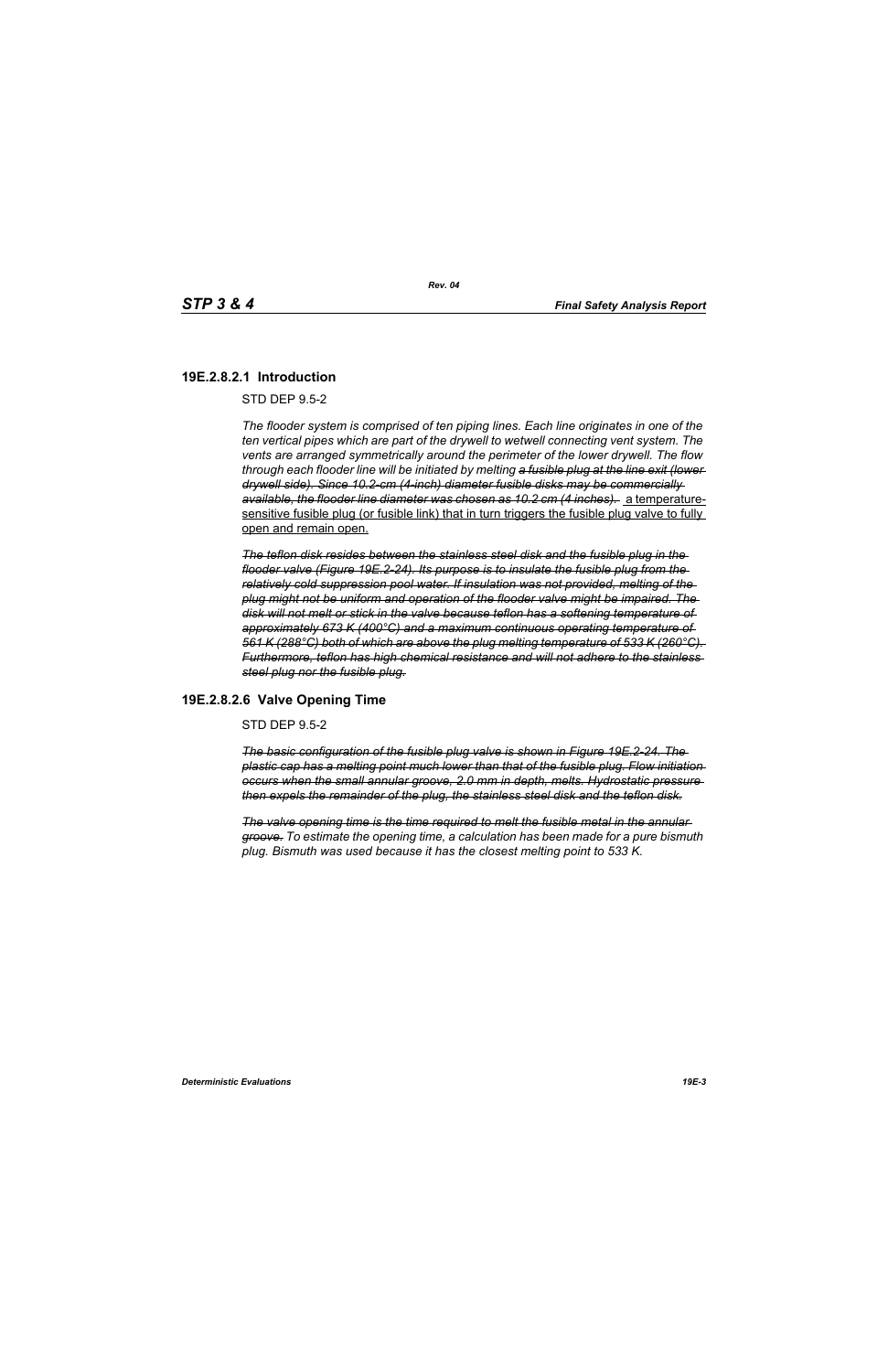**Figure 19E.2-24** *Flooder Valve Assembly* **Not Used**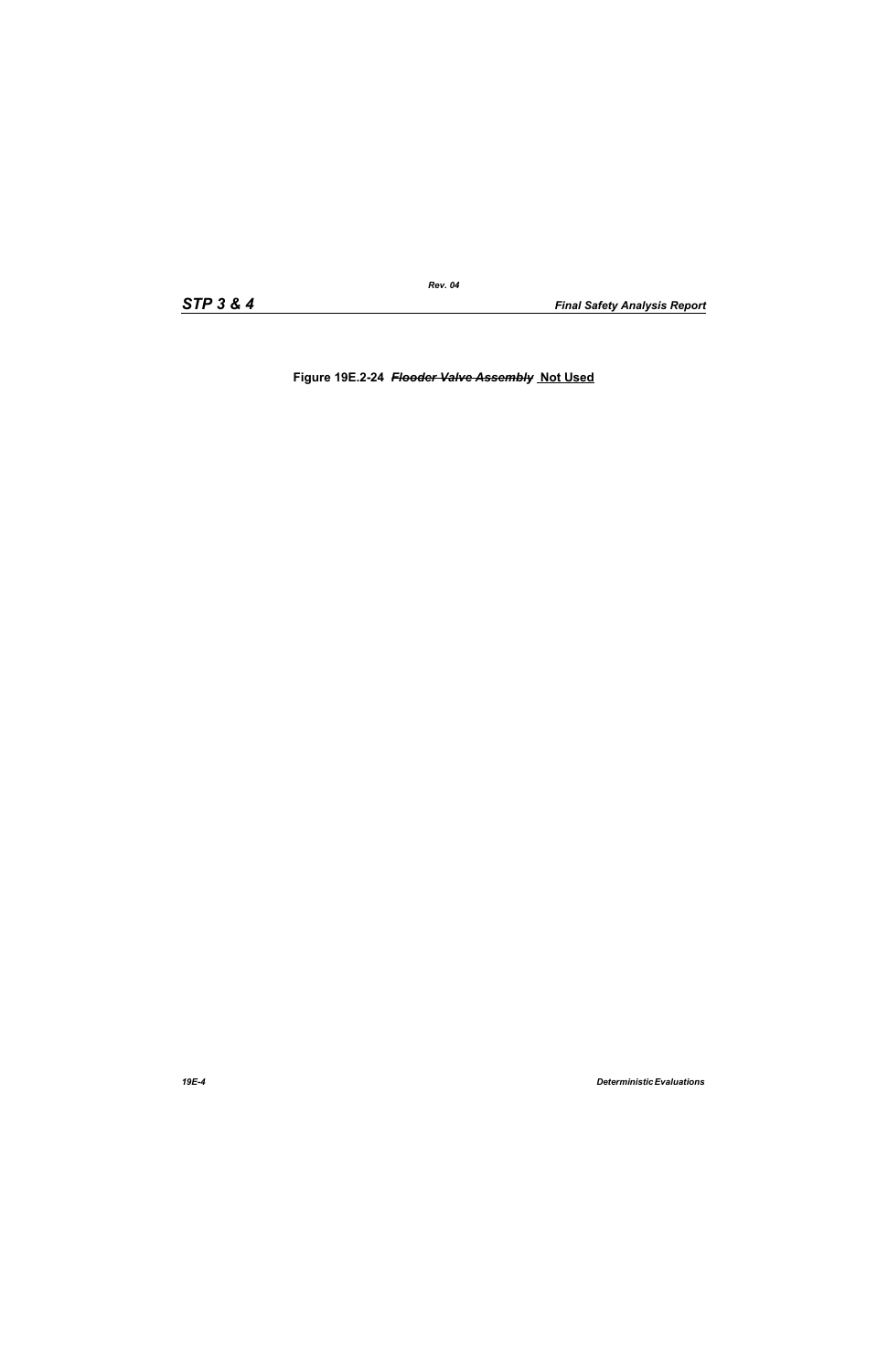# **19E.3 Consequence Analysis**

STD DEP 2.2-5

*The CRAC-2 computer code (Reference 19E.3-1) was used* in the ABWR SSAR *to determine the consequences of potential reactor accidents. The CRAC code evaluates offsite dose and consequences for each accident category over a range of possible weather conditions and evacuation assumptions. The CRAC code models are described in Reference 19E.3-2.* 

The MACCS2 computer code (Reference 19E.3-10) was used to evaluate the impacts of severe accidents at STP 3 & 4 on the surrounding public by analyzing the atmospheric transport and deposition under time-variant meteorology, short- and longterm mitigative actions and exposure pathways, deterministic and stochastic health effects, and economic costs. *The rationale for site related input selection is presented in Subsection 19E.3.1. This data and data from the plant performance analysis is presented in Subsection 19E.3.2. The calculated results are compared to the goals in Subsection 19E.3.3.*

### **19E.3.1.1 Meteorology**

STD DEP 2.2-5

For the MACCS2 STP 3 & 4 consequence evaluation, the STP site-specific meteorological data files suitable for use with the MACCS2 code were obtained from the STP 3 & 4 site analysis team and the National Weather Service (NWS) Palacios Municipal Airport station. Sequential hourly onsite verified data (including wind speed, wind direction, and stability class) for the years 1997, 1999, and 2000 were supplied by the STP 3 & 4 site analysis team. Precipitation data (including air temperature and dew point) for the years 1997 – 2001 were obtained from the NWS Palacios Municipal Airport Station. The use of this site-specific data is discussed in Reference 19E.3-10.

### **19E.3.1.2 Population**

STD DEP 2.2-5

For the MACCS2 STP 3 & 4 consequence evaluation, the NRC's SECPOP2000 code was used to develop regional populations corresponding to each regional meteorology. These population figures were then projected to the year 2060 using Texas Office of State Demographer county growth rates, for use as input to the MACCS2 program. The population values used are given in Table 19E.3-2.

### **19E.3.1.3 Evacuation**

STD DEP 2.2-5

For the MACCS2 STP 3 & 4 consequence evaluation, the evacuation parameters used in this study are given in Table 19E.3-3. Five percent of the people are assumed not to evacuate. Ninety-five percent are assumed to wait 2 hours after notification to begin to evacuate and then move radially outward at 2.73 meters per second (6.1 mph).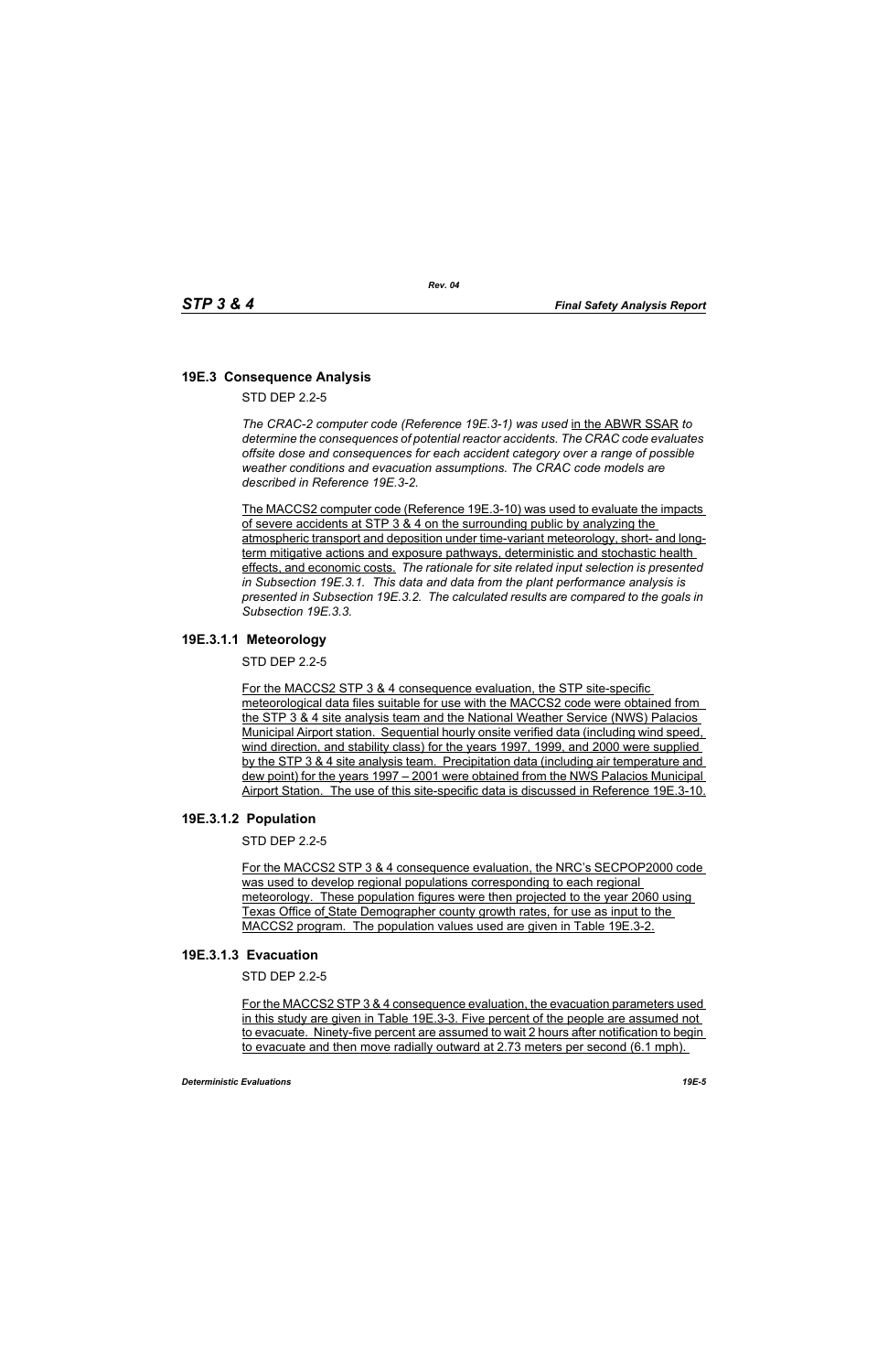Values used for shielding were the standard MACCS2 assumptions. Definitions for the parameters given in Table 19E.3-3 are provided in Table 19E.3-4.

*Rev. 04*

These evacuation assumptions were used for individual and societal risk calculations. For the purposes of evaluating dose levels for comparison to the dose goal (Subsection 19E.3.3.1 item 3), the standard MACCS2 assumptions for the population's actions during a general emergency were applied to the dose goal calculation. It is assumed that 95% of the EPZ population evacuate with 5% that do not evacuate. The non-evacuating population is assumed to have normal shielding protection (e.g., cloud shielding factor  $= 0.75$ , skin protection factor  $= 0.41$ ) and the evacuees have no protection.

# **19E.3.1.4 Agriculture and Economy**

STD DEP 2.2-5

Site-specific information on the distribution of agriculture and associated economics was gathered from the 2002 National Census of Agriculture county data for those counties within 50 miles of STP. The distribution of the MACCS2 required agriculture and economic data was derived by considering the fraction of each county within the 50-mile model domain and within each of its 160 sub-areas (16 directions \* 10 distances). The data includes spatial distributions of land fraction and 50-mile farmland devoted to specified crop types (e.g., grains, leafy vegetables). Associated economic data, distributed about the site analogously to the population, includes total farm sales, farm sales from dairy production, fraction of land devoted to farming, etc.

Additional area-wide economic data, formulated in 1986; such as cost for a relocated person and farmland decontamination costs were escalated to April 2007 using the consumer price index ratio.

The parameter for area-wide value of farm wealth (dollars/hectare), was calculated from 2002 National Agriculture Census county farm land, building and machinery value statistics. County data was apportioned by the fraction of each county within 50 miles of STP. The parameter for area-wide non-farm wealth (dollars/person), was similarly calculated and was based on 2005 Texas property valuations.

Tables 19E.3-9 through 19E.3-13 show the site-specific agricultural and economic parameters used in this study.

### **19E.3.2 CRAC and MACCS2 Input Data**

STD DEP 2.2-5 (for change to subsection title 19E.3.2)

### **19E.3.2.1 Input Which Differs From Standard CRAC/MACCS2 Assumptions**

STD DEP 2.2-5

*The following table describes these inputs.*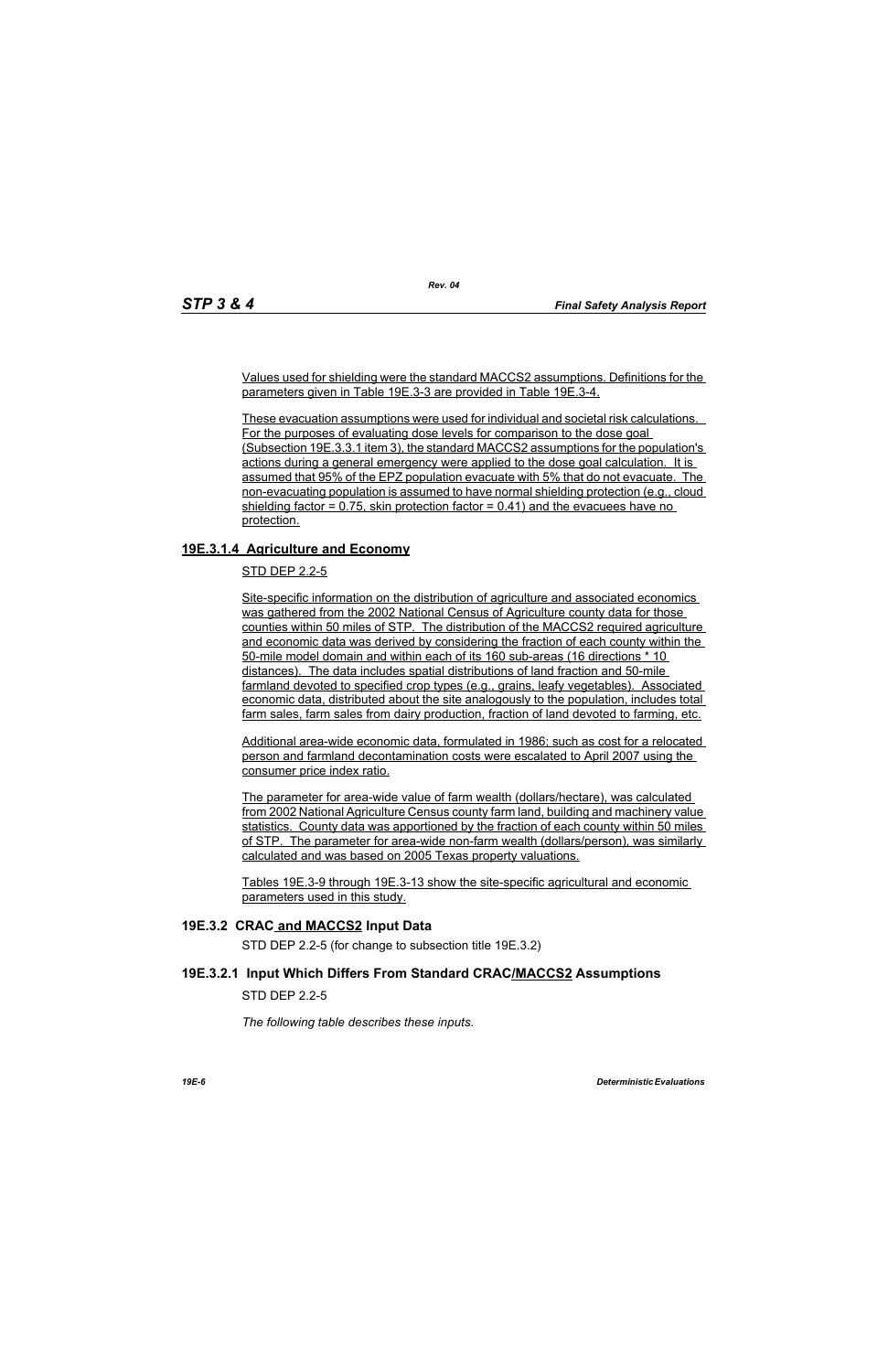| Table          | <b>Inputs</b>                                     |
|----------------|---------------------------------------------------|
| 19E.3-2        | <b>Population Density</b>                         |
| 19E.3-3        | <i><b>Evacuation Parameters</b></i>               |
| 19E.3-5        | Site and Reactor Data for Meteorological Modeling |
| 19E.3-6        | Event Release Parameters                          |
| <u>19E.3-8</u> | <b>Meteorological Data Collected</b>              |
| 19E.3-9        | <b>Land Fraction</b>                              |
| 19E.3-10       | <b>Regional Index</b>                             |
| 19E.3-11       | <b>Crop Season and Share</b>                      |
| 19E.3-12       | Regional Economic Data                            |
| 19E.3-13       | Area Wide Wealth                                  |

#### **19E.3.2.2 Input to CRAC/MACCS2 from Performance Analysis**

STD DEP 2.2-5

STD DEP Admin (description of TLL(j))

The plant performance analysis results which are input parameters to the CRAC and or MACCS2 *code are described here and are shown in Table 19E.3-6. These inputs describe the data used which are plant specific and are not related to radiological modeling which is discussed in Subsection 19E.3.1. The plant input parameters are described below with the subsection of the SSAR in which the parameters are developed indicated at the end of each section in parenthesis.*

*For each accident case, which represents the accident sequence listed below it, the following data are used (Table 19E.3-6):*

*Release Category Name, LNAME(j) - Abbreviated name given to release which results from the event. (Subsection 19E.2)*

*Release Probability, P(j) - the probability per year associated with release LNAME(j). (Subsection 10D.4)*

*TL(j) - time(hr) from reactor shutdown (defined as the end of neutron generation) to release to the atmosphere. The value is used to determine isotopic decay prior to release from the plant. For an ATWS event, containment failure is postulated to occur before core damage. Since neutron production may continue up to the time of core melt, TL may be zero for an ATWS event.* The values for this parameter were converted from hours (h) to seconds (s) for use in MACCS2 as parameter PDELAY. *(Subsection 19E.2)*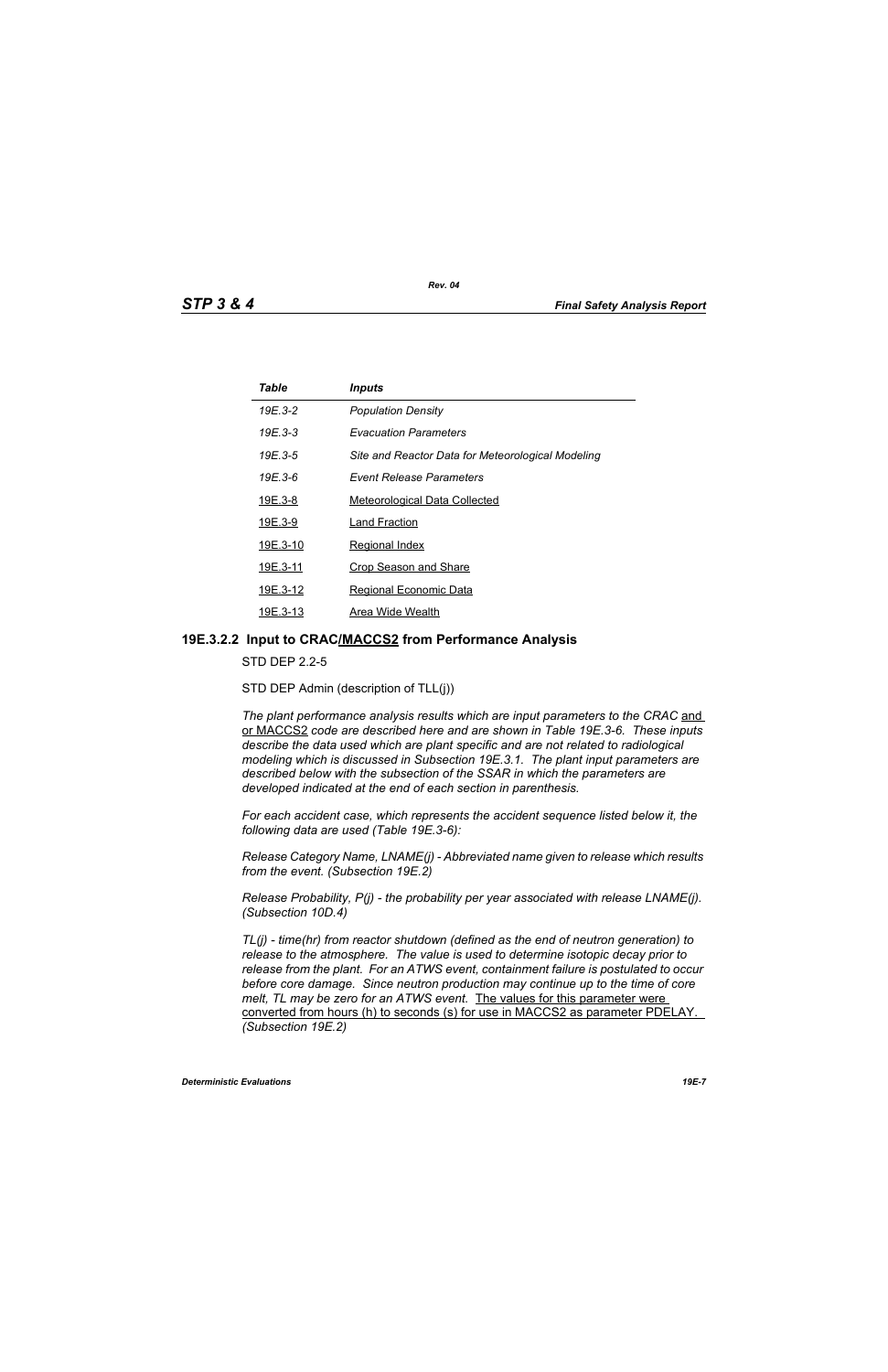*DR(j) - duration of initial release (h) of radionuclides from the plant. This value is used to determine the expansion of the cloud. The maximum value of this parameter is 10 hours (CRAC limitation for plume modeling).* For the MACCS2 STP 3 & 4 consequence evaluation, the maximum value of this parameter is 24 hours. The values for this parameter were converted from hours (h) to seconds (s) for use in MACCS2 as parameter PLUDUR. *(Subsection 19E.2)*

*TLL(j) - warning time (h) between official notification of public and release of radioactivity from the plant. The basis for the warning time is the onset of severe core damage. The emergency action levels specified in Reference 19E.3-6, Appendix I require that a site area emergency be delayed when "delayed* degraded *core with possible loss of coolable geometry" occurs.* This parameter is renamed for use in MACCS2 as parameter PDELAY-OALARM.

OALARM (j) - time (s) at which notification is given to off-site emergency response officials to initiate protective measures for the surrounding population. This MACCS2 specific parameter value is calculated by subtracting PDELAY-OALARM from PDELAY.

*FPR(j) - Sensible heat release rate in calories/s in the release cloud. This value is used to determine the initial buoyancy of the released cloud plume.* The values for this parameter were converted from calories/second (cal/s) to megawatts (MW) for use in MACCS2 as parameter DPLHEAT.

*RH(j) - Plume release height in meters from the ground. If this value is less than the building height, a ground release with building wake effect is assumed. Otherwise, the plume will be buoyed to a height equal to the release height plus a buoyancy height.*  This parameter is renamed for use in MACCS2 as parameter DPLHIT. *(Subsection 19D.5)*

*FLEAK(j,k) - fraction of core inventory at the beginning of the accident for each isotope group which is eventually released into the atmosphere.* This parameter is renamed for use in MACCS2 as parameter RELFRAC. *The standard isotopes groups are:*

- *(1) Noble gases (Kr, Xe)*
- *(2) Not used, originally used for organic iodide*
- *(3) Iodine, including organic iodide*
- *(4) Cesium, including Rb*
- *(5) Tellurium, including Sb*
- *(6) Barium, including Sr*
- *(7) Cobalt, including Mo, Tc, Ru, Rh*
- *(8) Lanthanum, including Y, Zr, Nb, Ce, Pr, Nd, Np, Pu, Am, Cm*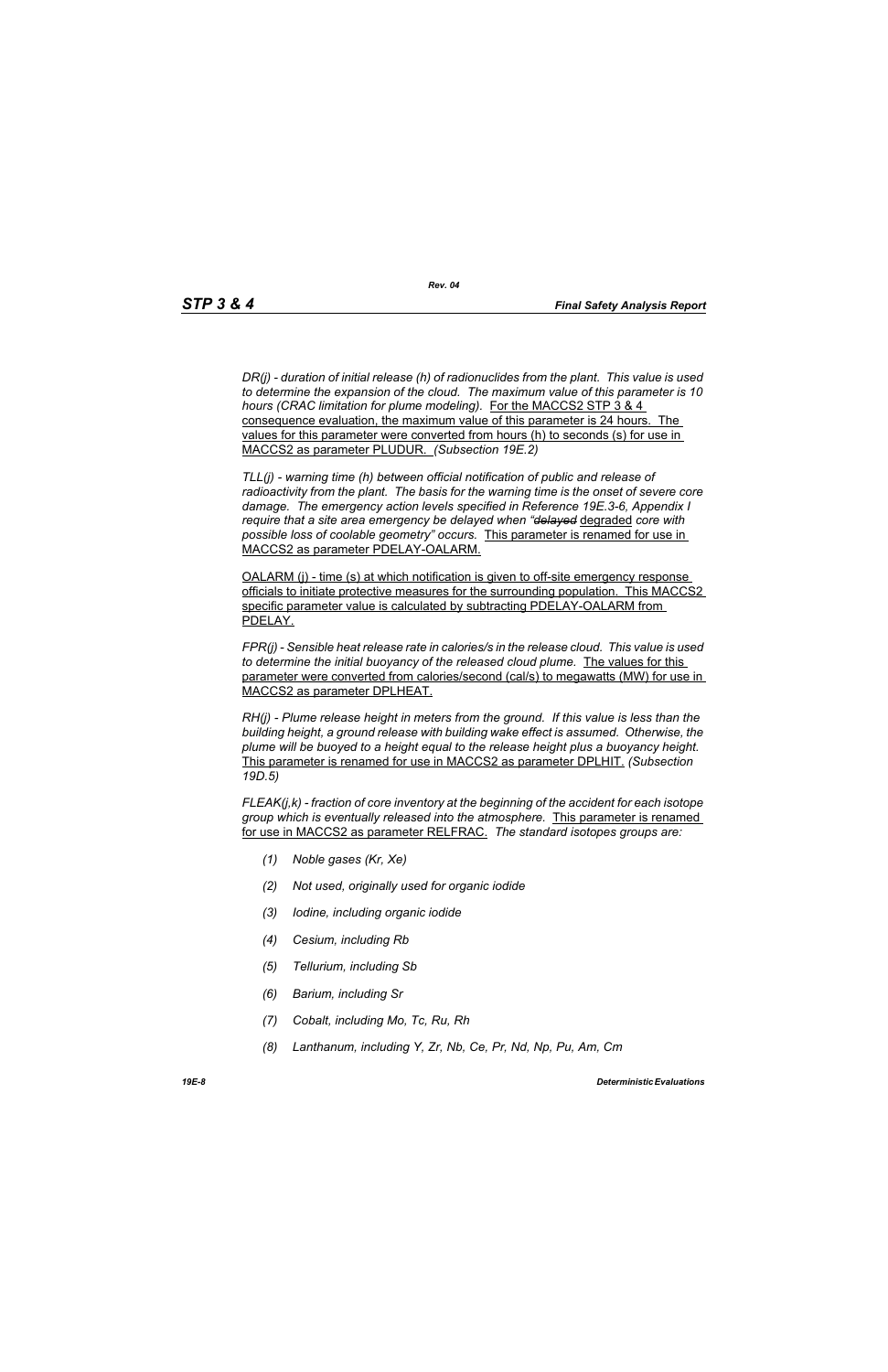### **19E.3.3.3 Results**

 $STD$  DFP  $2.2-5$ 

*The results from the internal events analysis and the seismic event analysis (the average of the individual results over all five meteorological regions evaluated) are shown in Table 19E.3-7. A plot of whole body dose at a distance of 805 m (one-half mile) against cumulative probability is shown in Figure 19E.3-1. Based upon these results, the ABWR meets the established consequence related goals.* These results bound the MACCS2 consequence analysis using site-specific data for STP 3 & 4.

#### **19E.3.4 References**

The following supplement is associated with STD DEP 2.2-5

19E.3-10 "Code Manual for MACCS2: Volume 1, User's Guide", NUREG/CR-6613, Sandia National Laboratories, Accident Analysis/Consequence Assessment Department, P.O. Box 5800, Albuquerque, NM 87185-0748.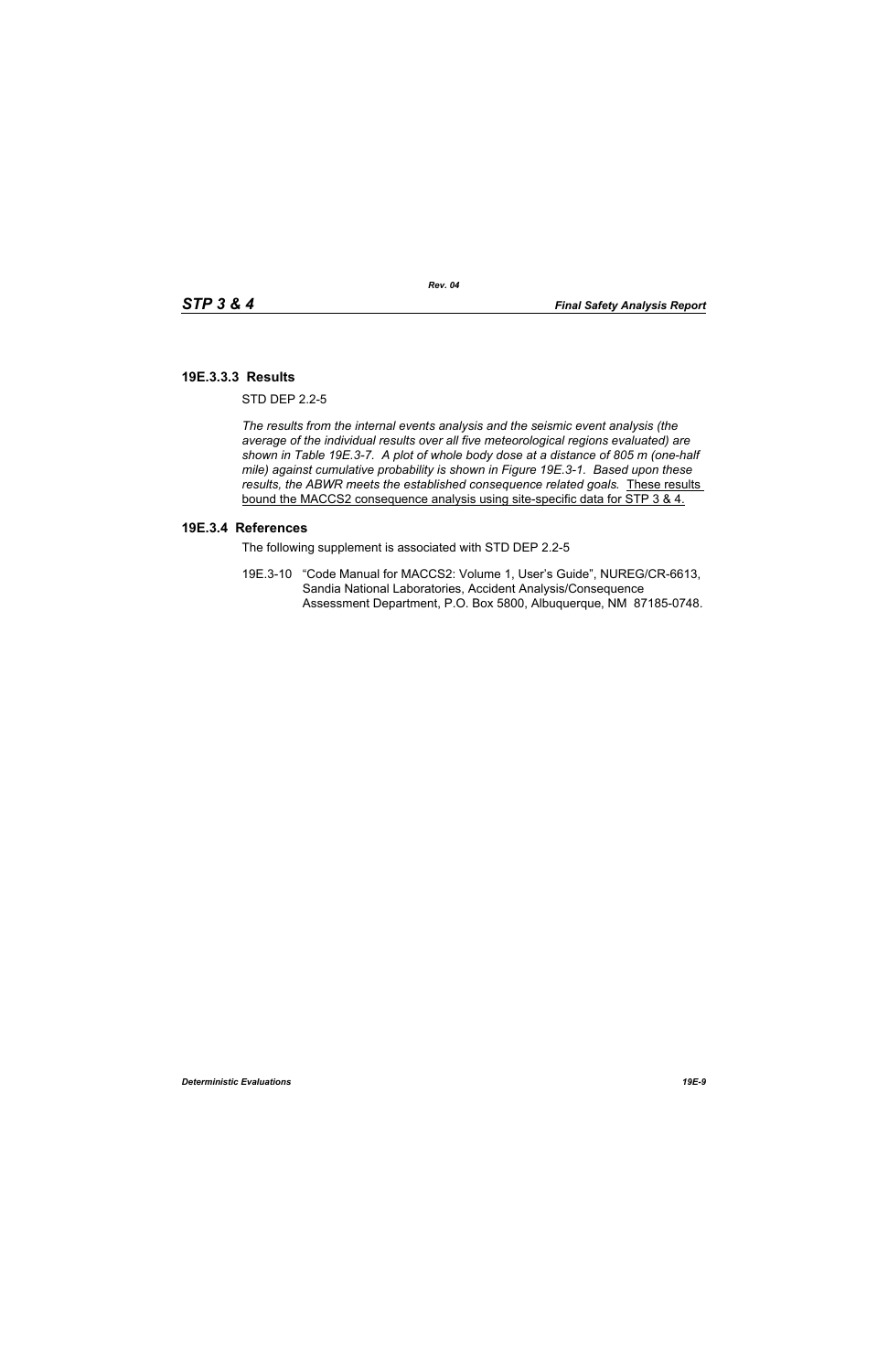|                     |                                                           |             |                         |                 |                         |                         |                 |                         | CRAC Mean Population by Geography Sector (people per sq. mi.) |             |             |
|---------------------|-----------------------------------------------------------|-------------|-------------------------|-----------------|-------------------------|-------------------------|-----------------|-------------------------|---------------------------------------------------------------|-------------|-------------|
|                     | <b>Radial</b>                                             |             |                         |                 |                         |                         |                 |                         |                                                               |             |             |
|                     | Interval<br>(m <sub>i</sub> )                             |             | <b>NE</b>               |                 | <b>NW</b>               |                         | S               |                         | W                                                             |             | <b>SW</b>   |
|                     | $0-5$                                                     |             | 100                     |                 | 60                      |                         | $\overline{30}$ |                         | 20                                                            |             | 10          |
|                     | $5 - 10$                                                  |             | 130                     |                 | 60                      |                         | 80              |                         | 30                                                            |             | 20          |
|                     | $10 - 20$                                                 |             | 170                     |                 | 90                      |                         | 70              |                         | 60                                                            |             | 30          |
|                     | 20-30                                                     |             | 180                     |                 | 120                     |                         | 100             |                         | 50                                                            |             | 40          |
|                     | 30-50                                                     |             | 400t                    |                 | 100                     |                         | 80              |                         | 40                                                            |             | 130         |
|                     |                                                           |             |                         |                 |                         |                         |                 |                         |                                                               |             |             |
|                     | <b>MACCS2 Population Density</b><br>Radial Interval (mi.) |             |                         |                 |                         |                         |                 |                         |                                                               |             |             |
|                     |                                                           | 1           | $\mathbf 2$             | $\mathbf 3$     | $\overline{\mathbf{4}}$ | $\overline{\mathbf{5}}$ | 10              | 20                      | 30                                                            | 40          | 50          |
|                     | N                                                         | 0           | $\overline{\mathbf{0}}$ | $\overline{22}$ | $\mathbf 0$             | $\overline{\mathbf{0}}$ | 46              | 1792                    | 744                                                           | 20573       | 12145       |
|                     | <b>NNE</b>                                                | 0           | $\pmb{0}$               | $\pmb{0}$       | $\mathbf 0$             | 722                     | 244             | 31089                   | 1829                                                          | 6155        | 36110       |
|                     | <b>NE</b>                                                 | 0           | 0                       | $\mathbf 0$     | $\mathbf 0$             | 45                      | 144             | 1350                    | 14181                                                         | 27129       | 59839       |
|                     | <b>ENE</b>                                                | $\mathbf 0$ | $\mathbf 0$             | $\mathbf 0$     | $\mathbf 0$             | $\mathbf 0$             | 609             | 393                     | 4651                                                          | 39425       | 149296      |
|                     |                                                           |             |                         |                 |                         |                         |                 |                         |                                                               |             |             |
|                     | E                                                         | 23          | 0                       | $\mathbf 0$     | $\mathbf 0$             | 4                       | 315             | 120                     | 1852                                                          | 200         | 109         |
|                     | <b>ESE</b>                                                | $\mathbf 0$ | 0                       | $\mathbf 0$     | 103                     | 168                     | 102             | $\overline{\mathbf{3}}$ | $\pmb{0}$                                                     | $\pmb{0}$   | $\pmb{0}$   |
| Geographical Region | <b>SE</b>                                                 | 0           | 0                       | $\pmb{0}$       | 4                       | 145                     | 1757            | 19                      | 0                                                             | $\pmb{0}$   | $\pmb{0}$   |
|                     | <b>SSE</b>                                                | 0           | $\mathbf 0$             | $\mathbf 0$     | $\mathbf 0$             | $\mathbf 0$             | 157             | 170                     | $\mathbf 0$                                                   | $\mathbf 0$ | $\mathbf 0$ |
|                     | $\mathbf{s}$                                              | 0           | 0                       | $\mathbf 0$     | 0                       | 0                       | $\pmb{0}$       | $\pmb{0}$               | $\mathbf 0$                                                   | 0           | $\pmb{0}$   |
|                     | <b>SSW</b>                                                | 0           | 0                       | $\pmb{0}$       | 0                       | $\mathbf 0$             | $\mathbf 0$     | 1                       | $\mathbf 0$                                                   | $\mathbf 0$ | $\mathbf 0$ |
|                     | <b>SW</b>                                                 | 0           | $\mathbf 0$             | 1               | $\mathbf 0$             | $\mathbf 0$             | 110             | 500                     | $\mathbf 0$                                                   | 1622        | 917         |
|                     | <b>WSW</b>                                                | 0           | 0                       | $\mathbf 0$     | $\bf 6$                 | 9                       | 168             | 8105                    | 1535                                                          | 21538       | 4813        |
|                     | W                                                         | 0           | 0                       | $\pmb{0}$       | 7                       | $\mathbf 0$             | 165             | 369                     | 1136                                                          | 1830        | 5993        |
|                     | <b>WNW</b>                                                | $\mathbf 0$ | 0                       | $\pmb{0}$       | $\mathbf 0$             | 6                       | 3313            | 1681                    | 674                                                           | 13247       | 1747        |
|                     | <b>NW</b>                                                 | 0           | 0                       | $\mathbf 0$     | 28                      | 44                      | 318             | 685                     | 1085                                                          | 2005        | 283         |
|                     | <b>NNW</b>                                                | 0           | $\pmb{0}$               | $\pmb{0}$       | $\pmb{0}$               | 0                       | 49              | 694                     | 6167                                                          | 16461       | 2907        |

# **Table 19E.3-2 Population Density**

*Rev. 04*

Note:

CRAC data taken from Reference 19E.3-4, Table 3-2

The MACCS2 population density data for each geographical region shown above is based on year 2000 national census values and have been projected to the year 2060.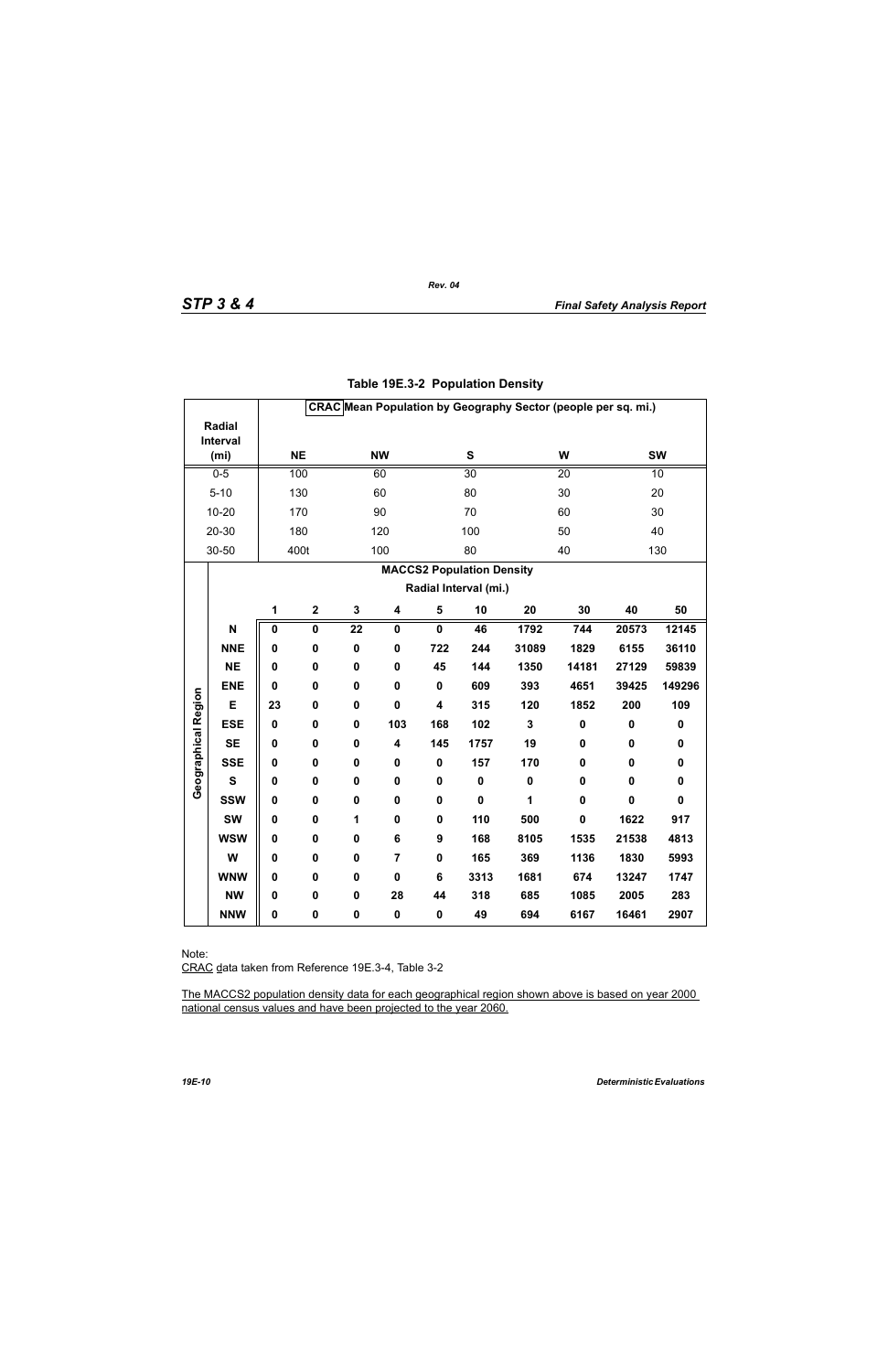|                                                                                                                          | <b>Strategy</b> |      |  |
|--------------------------------------------------------------------------------------------------------------------------|-----------------|------|--|
| <b>CRAC</b> Parameter                                                                                                    | 1               | 2    |  |
| <b>Fraction of Population Evacuating</b>                                                                                 | 0.95            | 0.05 |  |
| Time Delay Before Evacuation - h                                                                                         | 1.5             | 0    |  |
| Evacuation Speed - m/s (mph)                                                                                             | 4.47(10)        | 0    |  |
| Maximum Distance of Evacuation – m (mi)                                                                                  | 4827 (3)        | 0    |  |
| Distance Moved by Evacuees – m (mi)                                                                                      | 1260(7)         | 0    |  |
| Sheltering Radius - m (mi)                                                                                               | 24140 (15)      | 0    |  |
|                                                                                                                          |                 |      |  |
| <b>MACCS2 Parameter</b>                                                                                                  | <b>Value</b>    |      |  |
| <b>Fraction of Population Evacuating</b>                                                                                 | 0.95            |      |  |
| The Furthest Ring in Which Evacuees Will Incur Exposures - Ring<br>Number (mi)                                           | 6(10)           |      |  |
| <b>Travel Point</b>                                                                                                      | <b>Boundary</b> |      |  |
| Evacuation Speed - m/s (mph)                                                                                             | 2.73(6.1)       |      |  |
| <b>Evacuation Type</b>                                                                                                   | <b>Radial</b>   |      |  |
| Duration of the Early Phase of Evacuation - s                                                                            | 86400           |      |  |
| Duration of the Middle Phase of Evacuation - s                                                                           | $\mathbf{0}$    |      |  |
| Reference time point for actions in the evacuation and sheltering zone.                                                  | <b>Alarm</b>    |      |  |
| The Number of Radial Spatial Elements (i.e., contiguous rings)<br><b>Comprising the Sheltering and Evacuation Region</b> | 6               |      |  |
| Delay To Take Shelter - s (h)                                                                                            | 7200 (2.0)      |      |  |
| Delay That Elapses from the Beginning of the Shelter Period to When<br>Individuals Begin their Evacuation - s            | 0               |      |  |

# **Table 19E.3-3 Evacuation Parameters**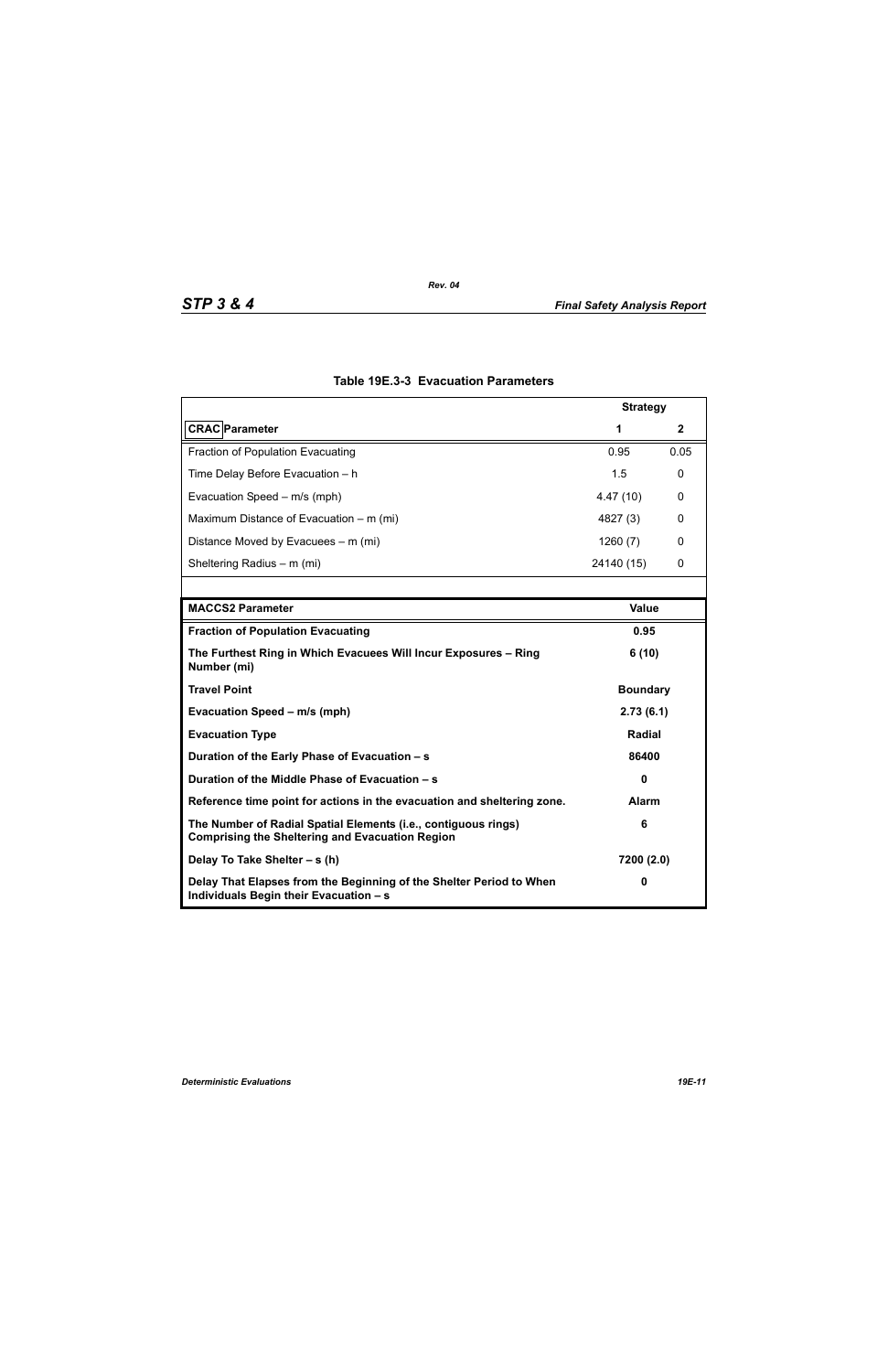| <b>Parameter</b>                                                                 | <b>Definition</b>                                                                                                                                                                                                                                                                                                                                                                                   |
|----------------------------------------------------------------------------------|-----------------------------------------------------------------------------------------------------------------------------------------------------------------------------------------------------------------------------------------------------------------------------------------------------------------------------------------------------------------------------------------------------|
| Fraction of Population Evacuating                                                | Fraction of population following the evacuation<br>strategy.                                                                                                                                                                                                                                                                                                                                        |
| Time Delay Before Evacuating                                                     | Time between notice to evacuate and start of<br>evacuation.                                                                                                                                                                                                                                                                                                                                         |
| <b>Evacuation Speed</b>                                                          | Once evacuation begins, it is assumed that the public<br>moves directly outward and away from the plant site at<br>this speed.                                                                                                                                                                                                                                                                      |
| Maximum Distance of Evacuation                                                   | Once evacuation begins, individuals within this<br>distance are assumed to evacuate as above with their<br>exposure determined by detailed tracking of their<br>position relative to the radioactive cloud plume. People<br>living beyond this distance are assumed to not be<br>evacuated initially. They are assumed to be exposed<br>to ground contamination for 24 hours and then<br>evacuated. |
| Distance moved by Evacuees before Sheltering                                     | Distance at which evacuees are assumed to take<br>shelter. This parameter is nominally designed to<br>represent the use of prearranged evacuation shelters.                                                                                                                                                                                                                                         |
| <b>Sheltering Radius</b>                                                         | People living within this distance are assumed to take<br>shelter if they do not evacuate. Sheltering is assumed<br>for 24 hours at which time these people are assumed<br>to be relocated out of the contaminated area, without<br>further exposure.                                                                                                                                               |
| <b>MACCS2 Specific Parameter</b>                                                 | <b>Definition</b>                                                                                                                                                                                                                                                                                                                                                                                   |
| <b>Delay To Take Shelter</b>                                                     | For each distance ring in the shelter/evacuate<br>region, this variable defines the delay to take<br>shelter (seconds) for resident individuals.                                                                                                                                                                                                                                                    |
| The Furthest Ring in Which Evacuees Will<br><b>Incur Exposures - Ring Number</b> | Defines the furthest ring in which evacuees will<br>incur exposures. When evacuees exit this ring and<br>proceed to the next outermost ring, no further<br>exposures are incurred.                                                                                                                                                                                                                  |
| <b>Travel Point</b>                                                              | Assures evacuees clear 10 mile EPZ                                                                                                                                                                                                                                                                                                                                                                  |
| <b>Evacuation Type</b>                                                           | Defines whether a radial or network evacuation is<br>to be modeled. If the radial option is chosen, the<br>code automatically generates a network path<br>where all individuals travel radially outward. For a<br>network evacuation, addition data must be entered<br>by the user.                                                                                                                 |

| Table 19E.3-4 Evacuation Parameter Definition |  |  |  |
|-----------------------------------------------|--|--|--|
|-----------------------------------------------|--|--|--|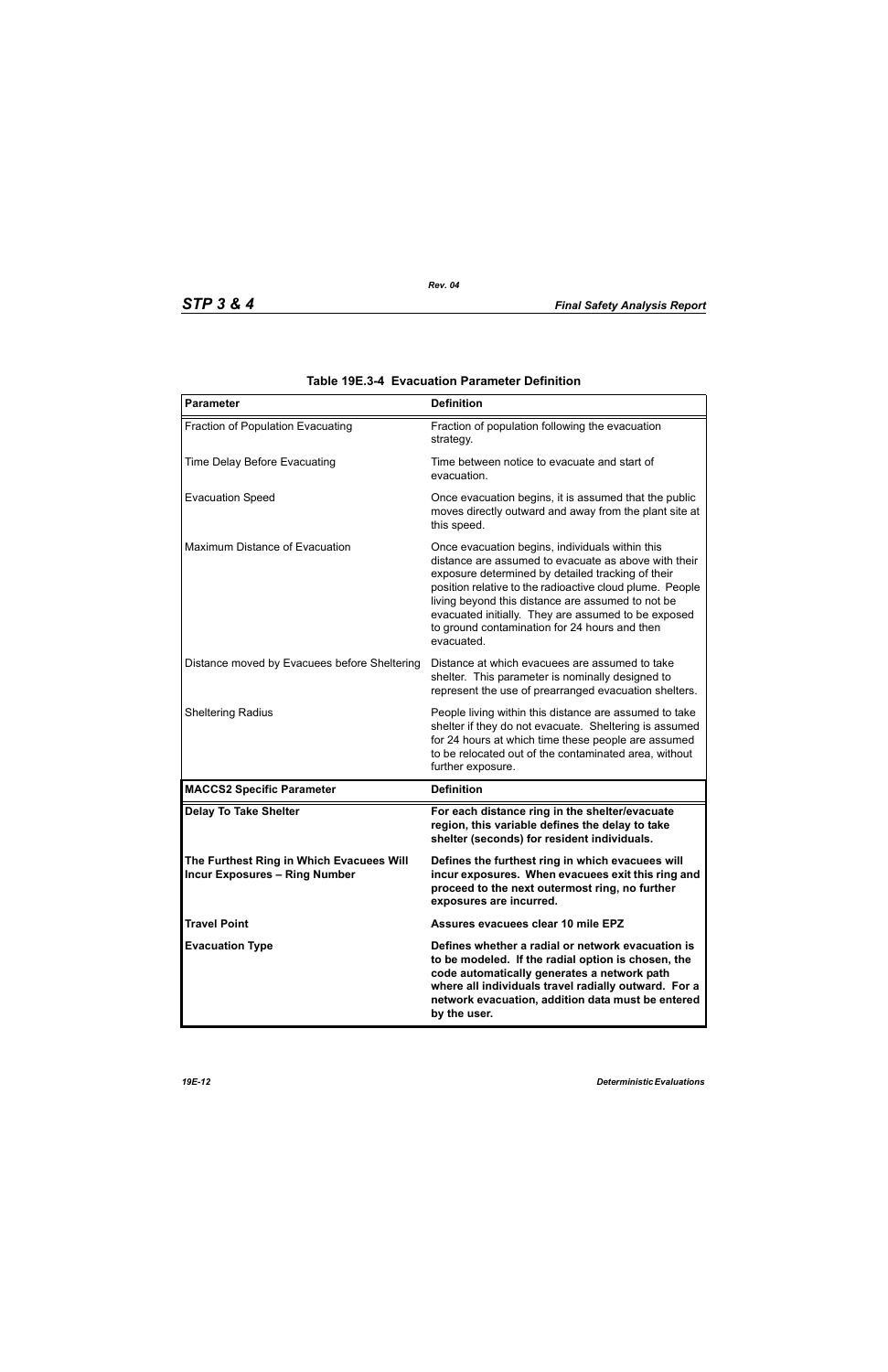| <b>MACCS2 Specific Parameter</b>                                                                                     | <b>Definition</b>                                                                                                                                                                                                                                                                                                                             |
|----------------------------------------------------------------------------------------------------------------------|-----------------------------------------------------------------------------------------------------------------------------------------------------------------------------------------------------------------------------------------------------------------------------------------------------------------------------------------------|
| Duration of the Early Phase of Evacuation                                                                            | The duration (seconds) of the early phase of<br>evacuation that begins when the sheltering period<br>has elapsed. During this period, evacuees travel at<br>the rate specified by the evacuation speed<br>(ESPEED)                                                                                                                            |
| Duration of the Middle Phase of Evacuation                                                                           | Defines the duration (seconds) of the middle phase<br>of evacuation. This period begins when the early-<br>phase evacuation period has elapsed. During this<br>period, evacuees travel at the rate specified by<br>ESPEED(2). When this period has elapsed,<br>evacuees travel at the rate specified by ESPEED(3)                             |
| Reference time point for actions in the<br>evacuation and sheltering zone.                                           | If ALARM is chosen, the reference time point for<br>these actions is the off-site alarm time (OALARM)<br>as defined in the ATMOS source term definition. If<br>ARRIVAL is chosen, the reference time for<br>evacuation and sheltering actions is the arrival of<br>the first plume at the spatial element.                                    |
| The Number of Radial Spatial Elements (i.e.,<br>contiguous rings) Comprising the Sheltering<br>and Evacuation Region | The region where individuals are subject to<br>sheltering and/or evacuation                                                                                                                                                                                                                                                                   |
| Delay That Elapses from the Beginning of the<br><b>Shelter Period to When Individuals Begin</b><br>their Evacuation  | For each distance ring in the shelter/evacuate<br>region, this variable defines the duration of the<br>sheltering period (seconds) that is to occur before<br>evacuation begins for residents. When DLTEVA is<br>specified as 0, evacuation will occur with no<br>additional delay (that is, there is no shelter period<br>at that distance). |

# **Table 19E.3-4 Evacuation Parameter Definition (Continued)**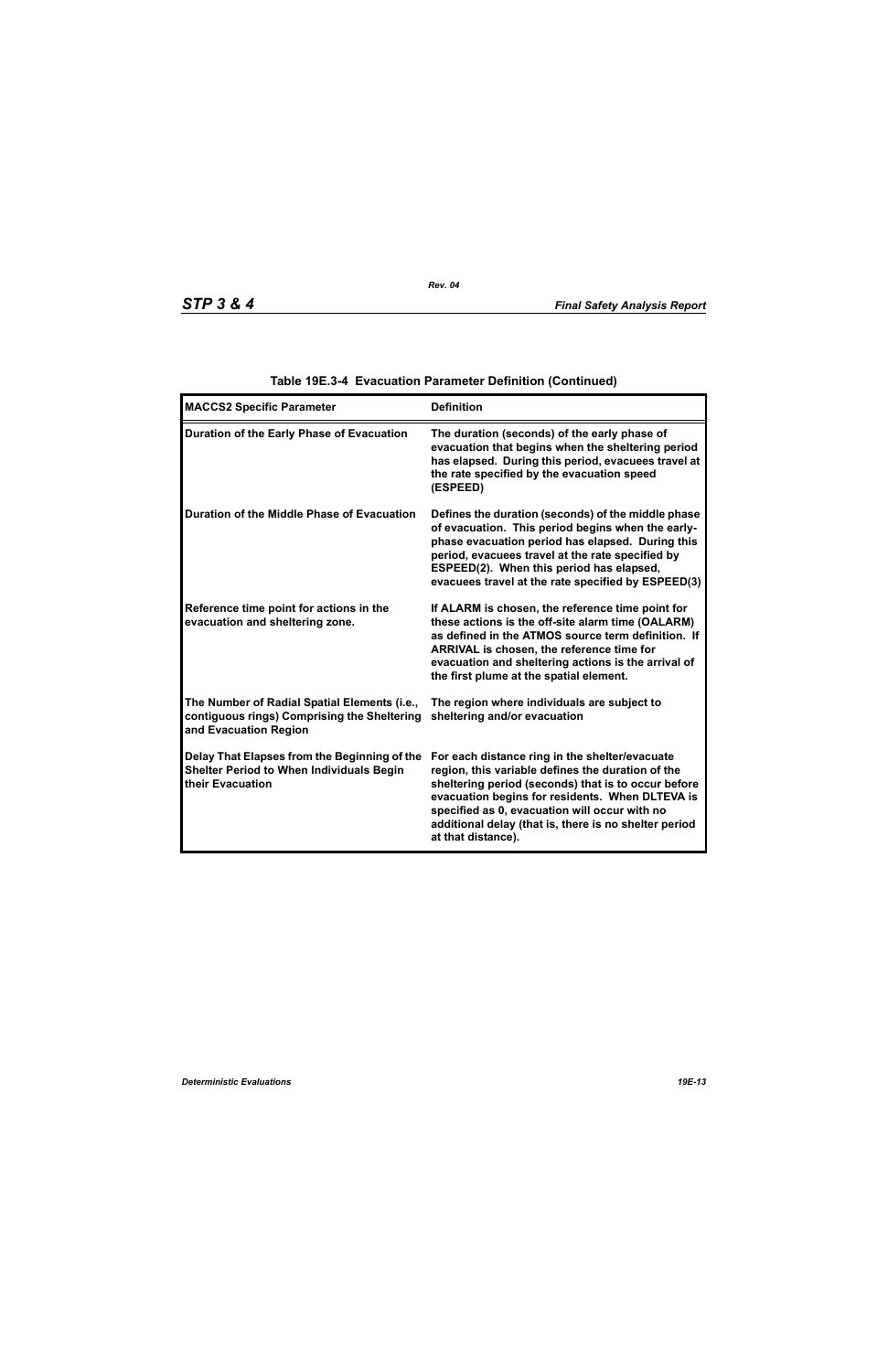|                          |          | TL         | DR                        | TLL)  | <b>FPR</b>      | RH  |                        | <b>Release Fractionst</b> |                |
|--------------------------|----------|------------|---------------------------|-------|-----------------|-----|------------------------|---------------------------|----------------|
| <b>Accident</b>          | $P(i)^*$ | (hr)       | (hr)                      | (hr)  | (cal/s)         | (m) | <b>NG</b>              | lodine                    | Cesium         |
| <b>NCL</b>               |          | 2.7        | 10                        | 1.7   | 3.3E+5          | 37  | 0.044                  | 2.3E-05                   | 2.3E-05        |
| Case1                    |          | 20         | $\mathbf{1}$              | 19.2  | $3.3E + 5$      | 37  | $\mathbf{1}$           | 1.5E-07                   | 1.3E-05        |
| <b>LCHPFSRN</b>          |          |            |                           |       |                 |     |                        |                           |                |
| <b>LCHPPSRN</b>          |          |            |                           |       |                 |     |                        |                           |                |
| <b>LBLCFSRN</b>          |          |            |                           |       |                 |     |                        |                           |                |
| <b>SBRCPFRN</b>          |          |            |                           |       |                 |     |                        |                           |                |
| <b>LCLPPFRN</b>          |          |            |                           |       |                 |     |                        |                           |                |
| <b>LCPFSRN</b>           |          |            |                           |       |                 |     |                        |                           |                |
| CASE <sub>2</sub>        |          | 19         | $\mathbf{1}$              | 18.2  | $3.3E + 5$      | 37  | $\mathbf{1}$           | 5.0E-06                   | 5.0E-06        |
| <b>LCLPPFCR</b>          |          |            |                           |       |                 |     |                        |                           |                |
| <b>LCLPFSCR</b>          |          |            |                           |       |                 |     |                        |                           |                |
| CASE 3                   |          | 50         | 10                        | 49.2  | $3.3E + 5$      | 37  | $\mathbf{1}$           | 2.8E-04                   | 2.2E-03        |
| LCHPFSD90                |          |            |                           |       |                 |     |                        |                           |                |
| CASE 4                   |          | 20         | $\mathbf{1}$              | 19.2  | $3.3E + 5$      | 37  | $\mathbf{1}$           | 1.6E-03                   | 1.6E-03        |
| DF100FSR                 |          |            |                           |       |                 |     |                        |                           |                |
| DF100PFR                 |          |            |                           |       |                 |     |                        |                           |                |
| CASE 5                   |          | 19         | 1                         | 18.2  | $3.3E + 5$      | 37  | 1                      | 6.0E-03                   | 5.3E-04        |
| <b>LBLCPFRN</b>          |          |            |                           |       |                 |     |                        |                           |                |
| CASE 6                   |          | 19         | 10                        | 18.2  | $3.3E + 5$      | 37  | $\mathbf{1}$           | 3.1E-02                   | 7.7E-02        |
| LCHPPSD90                |          |            |                           |       |                 |     |                        |                           |                |
| LBLCPFD90                |          |            |                           |       |                 |     |                        |                           |                |
| LBLCFSD90                |          |            |                           |       |                 |     |                        |                           |                |
| CASE 7                   |          | 20         | 10                        | 19.2  | $3.3E + 5$      | 37  | $\mathbf{1}$           | 8.9E-02                   | 9.9E-02        |
| LCLPFSD90                |          |            |                           |       |                 |     |                        |                           |                |
| <b>LCHPPFPM</b>          |          |            |                           |       |                 |     |                        |                           |                |
| LCLPPFD90                |          |            |                           |       |                 |     |                        |                           |                |
| CASE <sub>8</sub>        |          | 2          | 10                        | 1.2   | $1.0E + 6$      | 37  | $\mathbf{1}$           | 1.9E-01                   | 2.5E-01        |
| <b>LCHPPFEH</b>          |          |            |                           |       |                 |     |                        |                           |                |
| <b>LCHPPFBR</b>          |          |            |                           |       |                 |     |                        |                           |                |
| <b>LCHPPFBD</b>          |          |            |                           |       |                 |     |                        |                           |                |
| CASE 9                   |          | 23.6       | 10                        | 12.2  | $3.3E + 5$      | 37  | $\mathbf{1}$           | 3.7E-01                   | 3.6E-01        |
| SBRCPFD90                |          |            |                           |       |                 |     |                        |                           |                |
|                          |          |            |                           |       |                 |     |                        |                           |                |
| <b>MACCS2 Parameters</b> |          | $\ddagger$ | PDELAY PLUDUR OALARM<br>ŧ | ŧ     | <b>DPLHEAT‡</b> |     | DPLHIT RELFRAC RELFRAC |                           | <b>RELFRAC</b> |
|                          |          | (sec)      | (sec)                     | (sec) | (MW)            | (m) | <b>Noble</b>           | lodine                    | Cesium         |
| <b>NCL</b>               |          | 9720       | 36000                     | 3600  | 1.38            | 37  | 0.044                  | 2.30E-05                  | 2.30E-05       |
| CASE 1                   |          | 72000      | 3600                      | 2880  | 1.38            | 37  | 1                      | 1.50E-07                  | 1.30E-05       |
| <b>CASE 2</b>            |          | 68400      | 3600                      | 2880  | 1.38            | 37  | 1                      | 5.00E-06                  | 5.00E-06       |

*Rev. 04*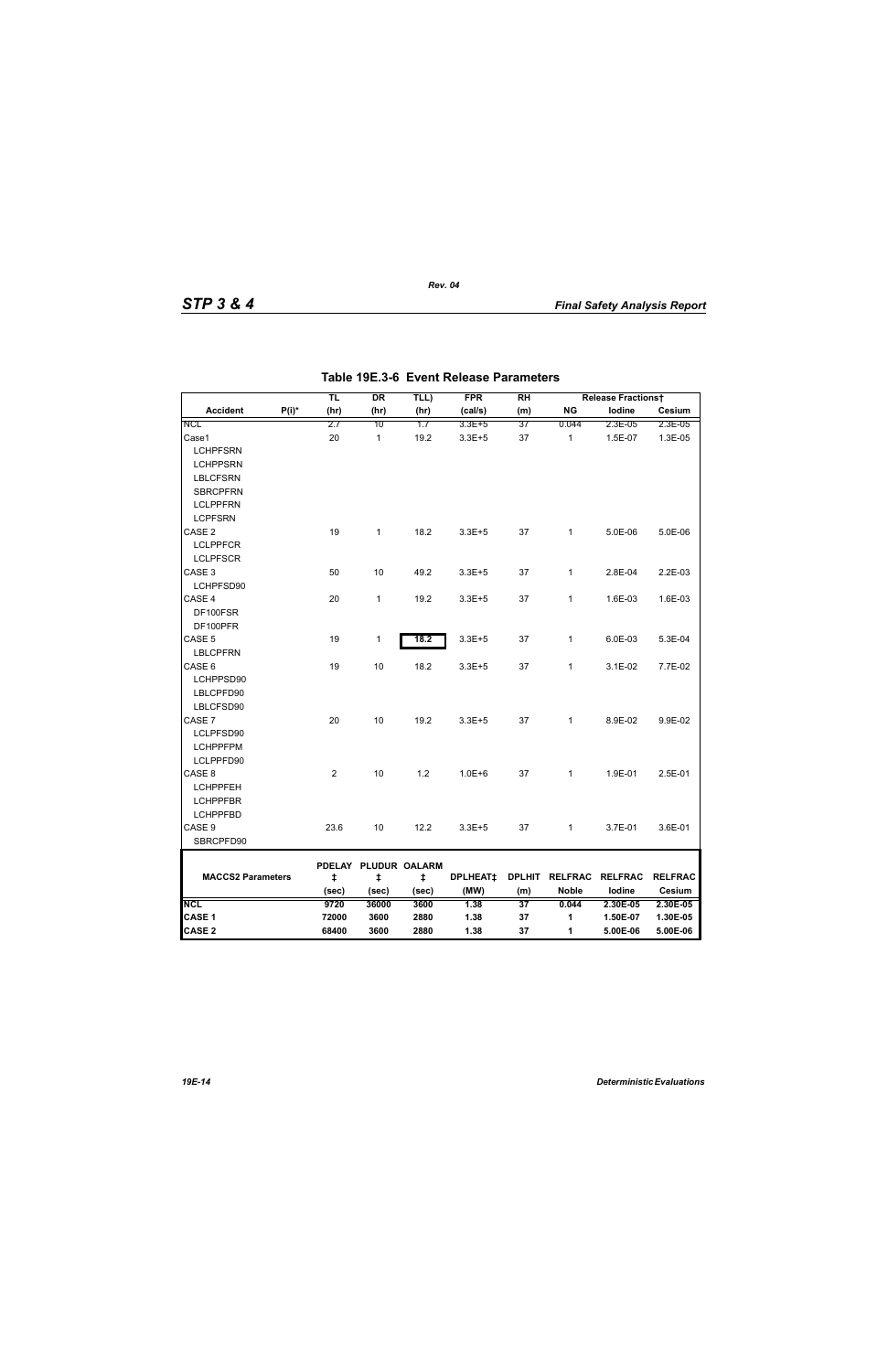| <b>MACCS2 Parameters</b> | <b>PDELAY1</b> | <b>PLUDUR±</b> | <b>OALARMI</b> | <b>DPLHEAT1</b> | <b>DPLHIT</b> | <b>RELFRAC</b> | <b>RELFRAC</b> | <b>RELFRAC</b> |
|--------------------------|----------------|----------------|----------------|-----------------|---------------|----------------|----------------|----------------|
|                          | (sec)          | (sec)          | (sec)          | (MW)            | (m)           | <b>Noble</b>   | lodine         | <b>Cesium</b>  |
| <b>CASE 3</b>            | 180000         | 36000          | 2880           | 1.38            | 37            |                | 2.80E-04       | 2.20E-03       |
| <b>CASE 4</b>            | 72000          | 3600           | 2880           | 1.38            | 37            |                | 1.60E-03       | 1.60E-03       |
| <b>CASE 5</b>            | 68400          | 3600           | 2880           | 1.38            | 37            |                | 6.00E-03       | 5.30E-04       |
| <b>ICASE 6</b>           | 68400          | 36000          | 2880           | 1.38            | 37            |                | 3.10E-02       | 7.70E-02       |
| <b>CASE 7</b>            | 72000          | 36000          | 2880           | 1.38            | 37            |                | 8.90E-02       | 9.90E-02       |
| <b>CASE 8</b>            | 7200           | 36000          | 2880           | 4.19            | 37            |                | 1.90E-01       | 2.50E-01       |
| <b>CASE 9</b>            | 84960          | 36000          | 41040          | 1.38            | 37            |                | 3.70E-01       | 3.60E-01       |

|  | Table 19E.3-6 Event Release Parameters (Continued) |  |  |
|--|----------------------------------------------------|--|--|
|--|----------------------------------------------------|--|--|

\* *Probabilities not part of DCD (Refer to SSAR)*

*† Group 5-8 negligible release*

‡ Event Release Parameters Converted To MACCS2 Format

#### **Note:**

*See Subsection 19E.3.2.2 for definitions of parameters in this table.*

Table Updated based on ABWR SSAR Table 19E.3-6 (Amendment 31), Case 5, TLL (PDELAY-OALARM) Value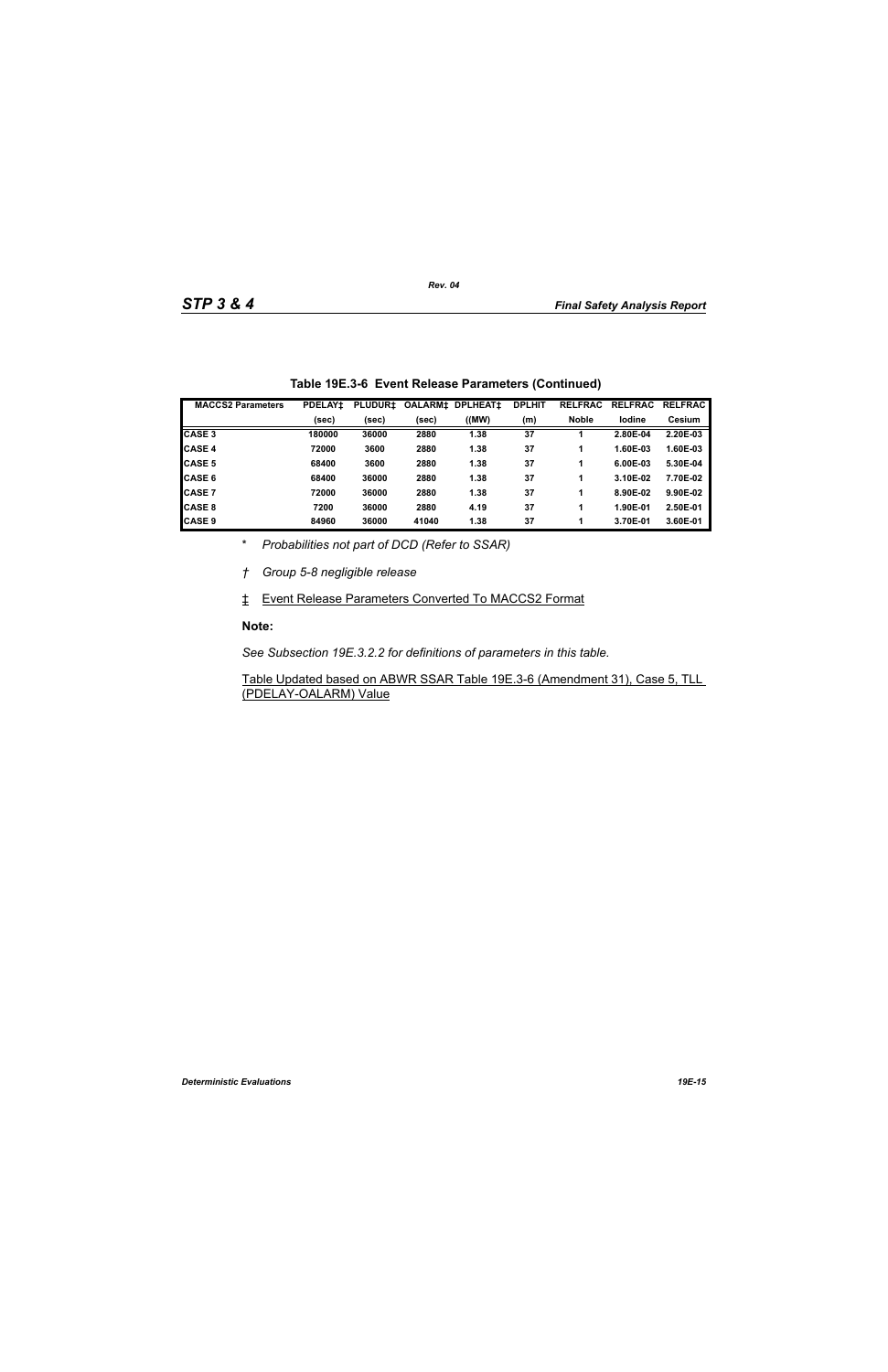| Table 19E.3-8 Meteorological Data Collected |                                                                      |                                                                                |  |  |  |  |
|---------------------------------------------|----------------------------------------------------------------------|--------------------------------------------------------------------------------|--|--|--|--|
| <b>Years Data Gathered</b>                  | <b>Data Collected</b>                                                | <b>Source</b>                                                                  |  |  |  |  |
| 1997, 1999, 2000                            | <b>Wind Speed</b><br><b>Wind Direction</b><br><b>Stability Class</b> | STP 3 & 4 Site Analysis Team Supplied<br>Data                                  |  |  |  |  |
| 1997, 1998, 1999, 2000, 2001                | Precipitation<br><b>Air Temperature</b><br><b>Dew Point</b>          | <b>National Weather Service - Palacios</b><br><b>Municipal Airport Station</b> |  |  |  |  |

**Table 19E.3-8 Meteorological Data Collected**

# **Table 19E.3-9 Land Fraction**

|              |            | Radial Interval (mi) |              |      |      |      |      |      |      |      |      |
|--------------|------------|----------------------|--------------|------|------|------|------|------|------|------|------|
|              |            | 1                    | $\mathbf{2}$ | 3    | 4    | 5    | 10   | 20   | 30   | 40   | 50   |
|              | N          | 1.00                 | 1.00         | 1.00 | 1.00 | 1.00 | 1.00 | 1.00 | 1.00 | 1.00 | 1.00 |
|              | <b>NNE</b> | 1.00                 | 1.00         | 1.00 | 1.00 | 1.00 | 1.00 | 1.00 | 1.00 | 1.00 | 1.00 |
|              | <b>NE</b>  | 1.00                 | 1.00         | 1.00 | 1.00 | 1.00 | 1.00 | 1.00 | 1.00 | 1.00 | 1.00 |
|              | <b>ENE</b> | 1.00                 | 1.00         | 1.00 | 1.00 | 1.00 | 1.00 | 1.00 | 1.00 | 1.00 | 0.93 |
|              | Е          | 1.00                 | 1.00         | 1.00 | 1.00 | 1.00 | 1.00 | 0.98 | 0.65 | 0.22 | 0.03 |
| Region       | <b>ESE</b> | 1.00                 | 1.00         | 1.00 | 1.00 | 1.00 | 1.00 | 0.32 | 0.01 | 0.00 | 0.00 |
|              | <b>SE</b>  | 1.00                 | 1.00         | 0.80 | 1.00 | 1.00 | 0.98 | 0.14 | 0.00 | 0.00 | 0.00 |
| Geographical | <b>SSE</b> | 1.00                 | 1.00         | 0.60 | 1.00 | 1.00 | 0.95 | 0.20 | 0.00 | 0.00 | 0.00 |
|              | S          | 1.00                 | 1.00         | 0.60 | 1.00 | 1.00 | 0.95 | 0.12 | 0.00 | 0.00 | 0.00 |
|              | <b>SSW</b> | 1.00                 | 1.00         | 0.60 | 1.00 | 1.00 | 1.00 | 0.31 | 0.03 | 0.01 | 0.00 |
|              | <b>SW</b>  | 1.00                 | 1.00         | 1.00 | 1.00 | 1.00 | 0.98 | 0.27 | 0.00 | 0.53 | 0.56 |
|              | <b>WSW</b> | 1.00                 | 1.00         | 1.00 | 1.00 | 1.00 | 0.84 | 0.93 | 0.75 | 0.56 | 1.00 |
|              | W          | 1.00                 | 1.00         | 1.00 | 1.00 | 1.00 | 1.00 | 1.00 | 1.00 | 0.98 | 1.00 |
|              | <b>WNW</b> | 1.00                 | 1.00         | 1.00 | 1.00 | 1.00 | 1.00 | 1.00 | 1.00 | 1.00 | 1.00 |
|              | <b>NW</b>  | 1.00                 | 1.00         | 1.00 | 1.00 | 1.00 | 1.00 | 1.00 | 1.00 | 1.00 | 1.00 |
|              | <b>NNW</b> | 1.00                 | 1.00         | 1.00 | 1.00 | 1.00 | 1.00 | 1.00 | 1.00 | 1.00 | 1.00 |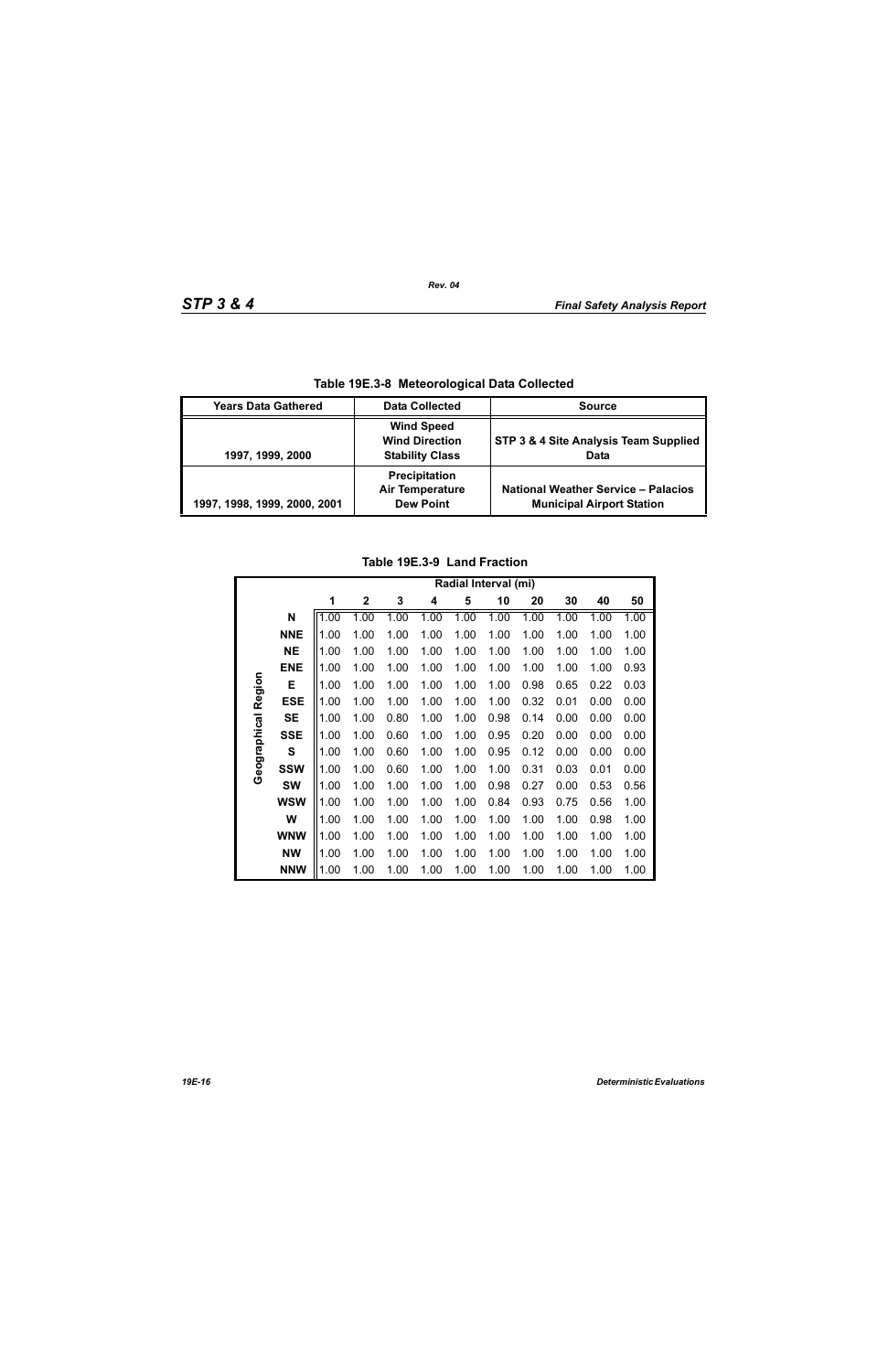|                     |             | Radial Interval (mi)    |                         |                         |                         |                         |    |    |                         |    |    |
|---------------------|-------------|-------------------------|-------------------------|-------------------------|-------------------------|-------------------------|----|----|-------------------------|----|----|
|                     |             | 1                       | $\mathbf 2$             | 3                       | 4                       | 5                       | 10 | 20 | 30                      | 40 | 50 |
|                     | N           | $\overline{\mathbf{2}}$ | $\overline{\mathbf{3}}$ | $\overline{\mathbf{3}}$ | $\overline{\mathbf{3}}$ | $\overline{\mathbf{3}}$ | 3  | 4  | $\overline{\mathbf{5}}$ | 6  | 7  |
|                     | <b>NNE</b>  | $\overline{2}$          | 3                       | 3                       | 3                       | 3                       | 3  | 3  | 8                       | 9  | 10 |
|                     | <b>NE</b>   | $\overline{2}$          | 3                       | 3                       | 3                       | 3                       | 3  | 3  | 11                      | 12 | 13 |
|                     | <b>ENE</b>  | $\overline{2}$          | 3                       | 3                       | 3                       | 3                       | 3  | 3  | 14                      | 12 | 12 |
|                     | E           | $\overline{2}$          | 3                       | 3                       | 3                       | 3                       | 3  | 3  | 15                      | 16 | 12 |
| Geographical Region | <b>ESE</b>  | $\mathbf 2$             | 3                       | 3                       | 3                       | 3                       | 3  | 17 | 3                       | 1  | 1  |
|                     | <b>SE</b>   | $\mathbf 2$             | 3                       | 3                       | 3                       | 3                       | 3  | 18 | 1                       | 1  | 1  |
|                     | <b>SSE</b>  | $\overline{2}$          | 3                       | 3                       | 3                       | 3                       | 3  | 3  | 1                       | 1  | 1  |
|                     | $\mathbf s$ | $\mathbf 2$             | 3                       | 3                       | 3                       | 3                       | 3  | 3  | 1                       | 1  | 1  |
|                     | <b>SSW</b>  | $\overline{2}$          | 3                       | 3                       | 3                       | 3                       | 3  | 19 | 3                       | 20 | 1  |
|                     | <b>SW</b>   | $\overline{2}$          | 3                       | 3                       | 3                       | 3                       | 3  | 21 | 1                       | 20 | 20 |
|                     | <b>WSW</b>  | $\overline{\mathbf{2}}$ | 3                       | 3                       | 3                       | 3                       | 3  | 22 | 23                      | 24 | 25 |
|                     | W           | $\overline{\mathbf{2}}$ | 3                       | 3                       | 3                       | 3                       | 3  | 26 | 27                      | 28 | 29 |
|                     | <b>WNW</b>  | $\mathbf 2$             | 3                       | 3                       | 3                       | 3                       | 3  | 30 | 27                      | 27 | 31 |
|                     | <b>NW</b>   | $\overline{\mathbf{2}}$ | 3                       | 3                       | 3                       | 3                       | 3  | 32 | 33                      | 34 | 35 |
|                     | <b>NNW</b>  | $\mathbf 2$             | 3                       | 3                       | 3                       | 3                       | 3  | 36 | 37                      | 37 | 38 |

**Table 19E.3-10 Region Index**

**Table 19E.3-11 Crop Season and Share**

|              |                                       |                       |                       | (Fraction of the Site-   |
|--------------|---------------------------------------|-----------------------|-----------------------|--------------------------|
|              |                                       | Day of Year           | Day of Year           | <b>Averaged Farmland</b> |
|              |                                       | <b>Growing Season</b> | <b>Growing Season</b> | Devoted to this          |
| Index        | Crop                                  | <b>Begins</b>         | <b>Ends</b>           | Crop                     |
|              | <b>PASTURE</b>                        | 90.0                  | 270.0                 | 0.801716                 |
| $\mathbf{2}$ | <b>STORED FORAGE</b>                  | 150.0                 | 240.0                 | 0.031869                 |
| 3            | <b>GRAINS</b>                         | 150.0                 | 240.0                 | 0.159238                 |
| 4            | <b>GRN LEAFY</b><br><b>VEGETABLES</b> | 150.0                 | 240.0                 | 0.000035                 |
| 5            | <b>OTHER FOOD CROPS</b>               | 150.0                 | 240.0                 | 0.003029                 |
| 6            | <b>LEGUMES AND SEEDS</b>              | 150.0                 | 240.0                 | 0.018213                 |
| 7            | <b>ROOTS AND TUBERS</b>               | 150.0                 | 240.0                 | 0.000046                 |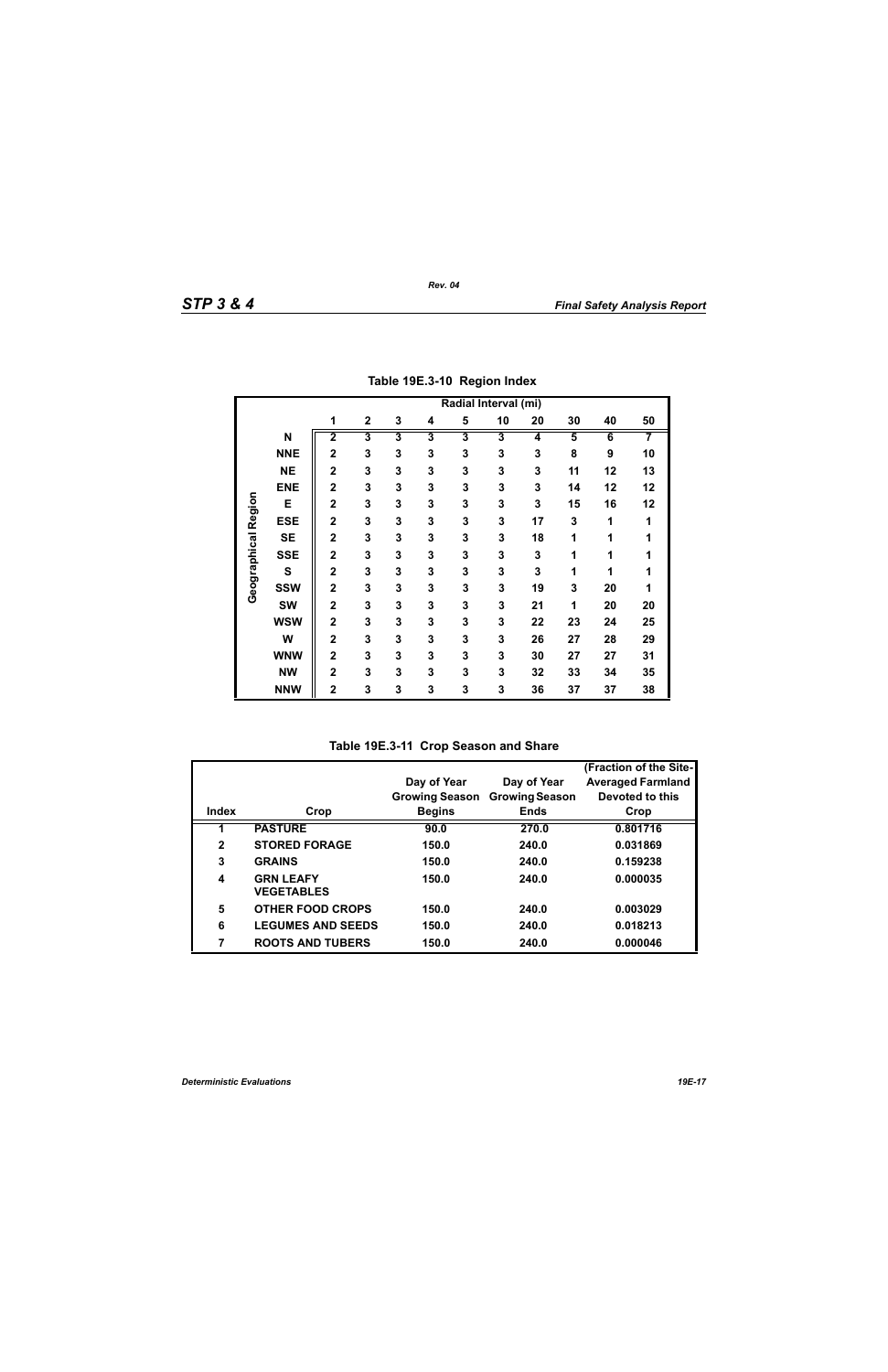|                         |                  |                     | <b>Fraction of Farm</b> |                     |                 |                  |
|-------------------------|------------------|---------------------|-------------------------|---------------------|-----------------|------------------|
|                         |                  | <b>Fraction of</b>  | <b>Sales Resulting</b>  | <b>Total Annual</b> | <b>Farmland</b> | <b>Nonfarm</b>   |
|                         |                  | <b>Land Devoted</b> | from Dairy              | <b>Farm Sales</b>   | <b>Property</b> | <b>Property</b>  |
| Region                  | <b>Region</b>    | to Farming in       | <b>Production in</b>    | for the             | Value for the   | <b>Value for</b> |
| <b>Index</b>            | <b>Name</b>      | <b>Region</b>       | Region                  | Region              | Region          | the Region       |
| 1                       | <b>WATER</b>     | 0.000               | 0.000                   | 0.0                 | 0.0             | 0.0              |
| $\mathbf 2$             | <b>WITHIN1MI</b> | 0.000               | 0.003                   | 461.9               | 2505.6          | 72253.9          |
| 3                       | <b>REGION-3</b>  | 0.868               | 0.003                   | 461.9               | 2505.6          | 72253.9          |
| $\overline{\mathbf{4}}$ | <b>REGION-4</b>  | 0.869               | 0.003                   | 463.7               | 2511.9          | 71755.4          |
| 5                       | <b>REGION-5</b>  | 0.909               | 0.002                   | 553.5               | 2828.9          | 46678.8          |
| 6                       | <b>REGION-6</b>  | 0.907               | 0.002                   | 555.9               | 2953.4          | 43907.9          |
| $\overline{7}$          | <b>REGION-7</b>  | 0.839               | 0.001                   | 449.1               | 3697.2          | 53348.9          |
| 8                       | <b>REGION-8</b>  | 0.836               | 0.002                   | 414.6               | 2790.9          | 69730.6          |
| 9                       | <b>REGION-9</b>  | 0.747               | 0.000                   | 288.3               | 3827.1          | 65459.2          |
| 10                      | REGION-10        | 0.740               | 0.000                   | 292.5               | 4719.7          | 67010.7          |
| 11                      | <b>REGION-11</b> | 0.740               | 0.001                   | 264.3               | 3410.3          | 71721.1          |
| 12                      | <b>REGION-12</b> | 0.692               | 0.000                   | 190.9               | 3746.1          | 71523.3          |
| 13                      | <b>REGION-13</b> | 0.695               | 0.000                   | 196.1               | 3795.7          | 71293.4          |
| 14                      | <b>REGION-14</b> | 0.787               | 0.002                   | 336.5               | 3079.4          | 71916.0          |
| 15                      | <b>REGION-15</b> | 0.861               | 0.003                   | 450.3               | 2558.6          | 72222.7          |
| 16                      | <b>REGION-16</b> | 0.706               | 0.000                   | 212.3               | 3648.0          | 71581.1          |
| 17                      | <b>REGION-17</b> | 0.868               | 0.003                   | 461.9               | 2505.6          | 72253.9          |
| 18                      | <b>REGION-18</b> | 0.868               | 0.003                   | 461.9               | 2505.6          | 72253.9          |
| 19                      | <b>REGION-19</b> | 0.868               | 0.003                   | 461.9               | 2505.6          | 72253.9          |
| 20                      | <b>REGION-20</b> | 0.756               | 0.000                   | 188.4               | 2144.9          | 184015.7         |
| 21                      | <b>REGION-21</b> | 0.868               | 0.003                   | 459.9               | 2502.9          | 73075.7          |
| 22                      | <b>REGION-22</b> | 0.868               | 0.002                   | 384.9               | 2538.3          | 72728.9          |
| 23                      | <b>REGION-23</b> | 0.801               | 0.000                   | 199.1               | 2331.1          | 139913.5         |
| 24                      | <b>REGION-24</b> | 0.762               | 0.000                   | 188.9               | 2164.1          | 178193.8         |
| 25                      | <b>REGION-25</b> | 0.773               | 0.001                   | 183.0               | 2153.1          | 168738.6         |
| 26                      | <b>REGION-26</b> | 0.877               | 0.002                   | 349.0               | 2592.1          | 64046.1          |
| 27                      | <b>REGION-27</b> | 0.887               | 0.000                   | 219.9               | 2691.0          | 54660.8          |
| 28                      | <b>REGION-28</b> | 0.889               | 0.001                   | 210.9               | 2637.7          | 53867.0          |
| 29                      | <b>REGION-29</b> | 0.908               | 0.005                   | 147.7               | 2265.7          | 47203.2          |
| 30                      | REGION-30        | 0.874               | 0.002                   | 382.1               | 2566.7          | 66454.0          |
| 31                      | REGION-31        | 0.888               | 0.000                   | 215.4               | 2664.6          | 54197.3          |
| 32                      | <b>REGION-32</b> | 0.878               | 0.003                   | 482.0               | 2582.7          | 66136.7          |
| 33                      | REGION-33        | 0.911               | 0.002                   | 519.7               | 2851.1          | 44524.5          |
| 34                      | REGION-34        | 0.909               | 0.002                   | 491.6               | 2836.1          | 45474.8          |
| 35                      | <b>REGION-35</b> | 0.903               | 0.006                   | 351.9               | 3077.7          | 48125.9          |
| 36                      | REGION-36        | 0.879               | 0.003                   | 486.2               | 2591.2          | 65479.8          |
| 37                      | <b>REGION-37</b> | 0.915               | 0.002                   | 566.9               | 2876.3          | 42929.0          |
| 38                      | <b>REGION-38</b> | 0.905               | 0.002                   | 472.5               | 3092.8          | 44147.4          |

|  | Table 19E.3-12 Regional Economic Data |
|--|---------------------------------------|
|--|---------------------------------------|